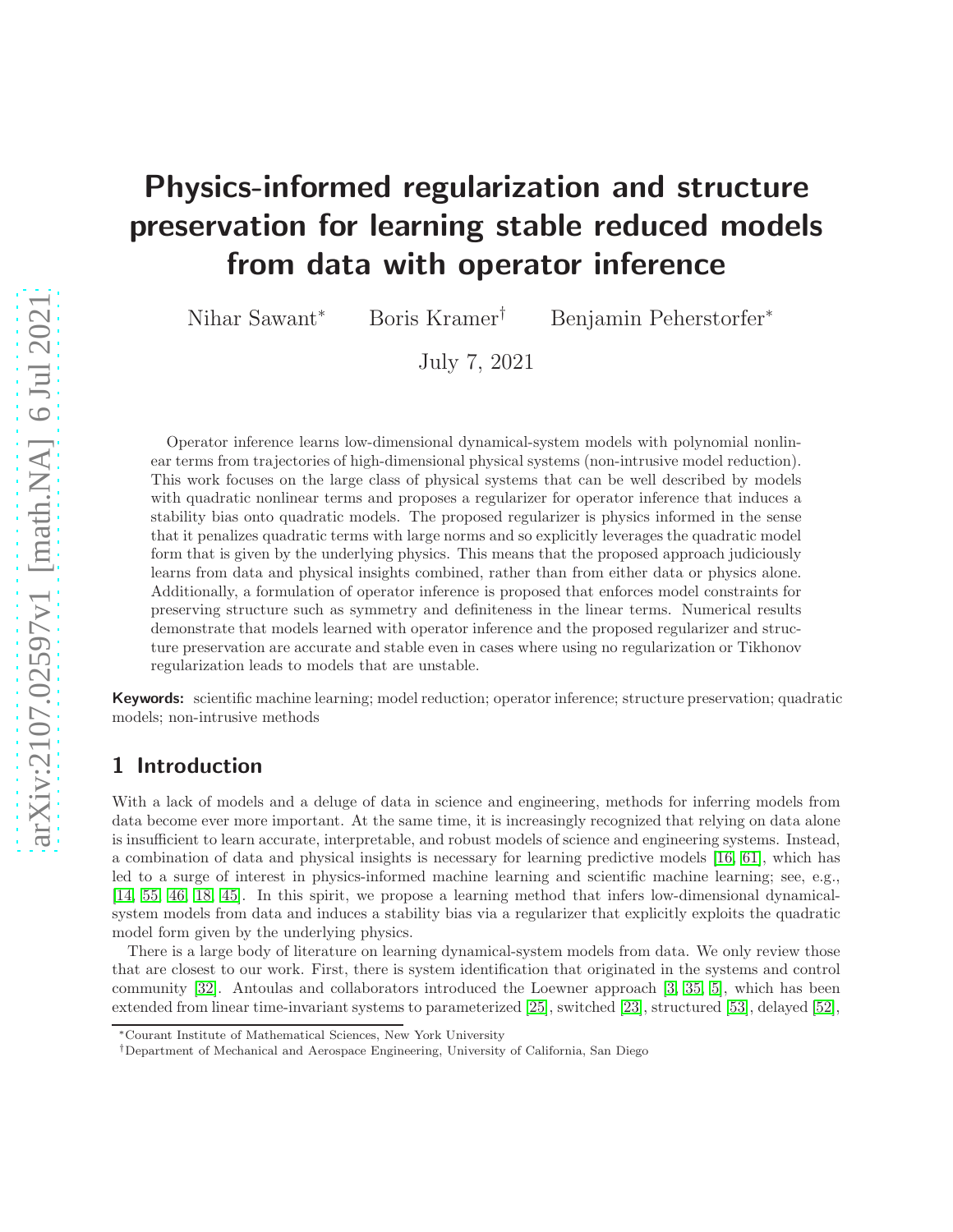bilinear [\[6\]](#page-17-2), quadratic bilinear [\[22\]](#page-17-3), and polynomial [8] systems as well as to learning from time-domain data [\[41,](#page-19-5) [28\]](#page-18-3). There is also dynamic mode decomposition (DMD) [\[51,](#page-19-6) [47,](#page-19-7) [59,](#page-20-1) [30\]](#page-18-4) that best-fits linear operators to state trajectories in  $L_2$  norm. Methods based on Koopman operatores have been developed to extend DMD to nonlinear systems [\[37,](#page-18-5) [62,](#page-20-2) [13\]](#page-17-4). Finally, there are sparse identification methods such as SINDy [\[14\]](#page-17-0) and the works [\[50,](#page-19-8) 49, 58]. The authors of [\[27\]](#page-18-6) develop a stability regularizer for SINDy that focuses on quadratic models and is motivated by Lyapunov theory. Similarly, the work [\[19\]](#page-17-5) adds a loss term to encourage stability of an equilibrium and so learns deep-network models that show stable behavior. Closure modeling is another research direction that recently has seen a surge of interest in data-driven methods [18, 38, 57, [33,](#page-18-7) [34\]](#page-18-8) and where stabilization plays an important role [\[11,](#page-17-6) 63, 39].

Our goal is to learn low-dimensional quadratic dynamical-system models and to penalize unstable models as well as preserve structure and invariances of the dynamical systems from which data are sampled. We build on operator inference [\[42\]](#page-19-9) that infers reduced models with polynomial nonlinear terms from snapshots data. Operator inference comes with recovery guarantees under certain assumptions [\[40,](#page-18-9) [60\]](#page-20-3) and it is a building block of more general learning methods that go far beyond polynomial nonlinear terms and exploit additional physical insights [\[44,](#page-19-10) [45,](#page-19-2) [9\]](#page-17-7). In [54], operator inference is used together with a physics-informed lifting approach to learn a model of a large-scale combustion system, where it has been shown that regularization is important for obtaining stable models. A Tikhonov regularizer is proposed in [54], which has been further investigated in, e.g., [\[36,](#page-18-10) [43\]](#page-19-11). In contrast, we propose a regularizer that goes beyond Tikohnov regularization and that is explicitly motivated by the nature of the quadratic model form, which in turn is given by the underlying physics. Building on the insights of [\[56,](#page-19-12) [15,](#page-17-8) [29\]](#page-18-11), we penalize quadratic terms with large norms, which critically influences the stability radius of the learned models and which is also in agreement with the findings in, e.g., [\[7,](#page-17-9) [20\]](#page-17-10). We present numerical results that demonstrate improved stability of models learned with the proposed regularization compared to no regularization and Tikhonov regularization.

Section [2](#page-1-0) briefly describes learning low-dimensional models with operator inference and motivates this work with a synthetic example. Section [3](#page-4-0) proposes the physics-informed regularizer and structure preservation for operator inference. The computational procedure is discussed in Section [4.](#page-7-0) Numerical results in Section [5](#page-8-0) demonstrate that operator inference with the proposed regularizer learns stable models even when Tikhonov regularization and models learned without regularization are unstable. Concluding remarks are in Section [6.](#page-16-1)

## <span id="page-1-0"></span>2 Non-intrusive model reduction with operator inference

Section [2.1](#page-1-1) introduces the dynamical systems of interest and Section [2.2](#page-2-0) discusses sampling high-dimensional state trajectories. Classical, intrusive model reduction [\[2,](#page-16-2) [48,](#page-19-13) [4,](#page-16-3) [10\]](#page-17-11) requires the availability of a model of the high-dimensional dynamical system to construct a reduced model and is recapitulated in Section [2.3.](#page-2-1) In Section [2.4,](#page-2-2) non-intrusive model reduction with operator inference is summarized, which learns reduced models from state trajectories. The problem formulation and a motivating example are given in Section [2.5.](#page-3-0)

#### <span id="page-1-1"></span>2.1 Dynamical system with high-dimensional states

Consider a parametrized dynamical system with quadratic nonlinear terms

<span id="page-1-2"></span>
$$
\frac{\mathrm{d}}{\mathrm{d}t}\boldsymbol{x}(t;\mu) = \boldsymbol{A}(\mu)\boldsymbol{x}(t;\mu) + \boldsymbol{B}(\mu)\boldsymbol{u}(t;\mu) + \boldsymbol{F}(\mu)\boldsymbol{x}(t;\mu)^2, \qquad (1)
$$

where  $A(\mu) \in \mathbb{R}^{N \times N}$  and  $F(\mu) \in \mathbb{R}^{N \times N(N+1)/2}$  are the linear and nonlinear operators, respectively. There are  $p \in \mathbb{N}$  inputs that enter linearly via the input matrix  $\mathbf{B}(\mu) \in \mathbb{R}^{N \times p}$ . The system operators depend on a parameter  $\mu \in \mathcal{D}$  that is independent of time. The state dimension is  $N \in \mathbb{N}$  and the state at time  $t \in [0,T]$  is  $\mathbf{x}(t;\mu) \in \mathbb{R}^N$ . The p-dimensional input at time t is  $\mathbf{u}(t;\mu) \in \mathbb{R}^p$ . The initial condition is denoted as  $x_0(\mu) \in \mathbb{R}^N$ . To each state  $x(t;\mu) = [x_1(t;\mu), \ldots, x_N(t;\mu)]^T$ , there corresponds a vector  $\boldsymbol{x}(t; \mu)^2 \in \mathbb{R}^{N(N+1)/2}$  defined as

<span id="page-1-3"></span>
$$
\boldsymbol{x}(t; \mu)^2 = [\boldsymbol{x}^{(1)}(t; \mu)^T, \dots, \boldsymbol{x}^{(N)}(t; \mu)^T]^T
$$
\n(2)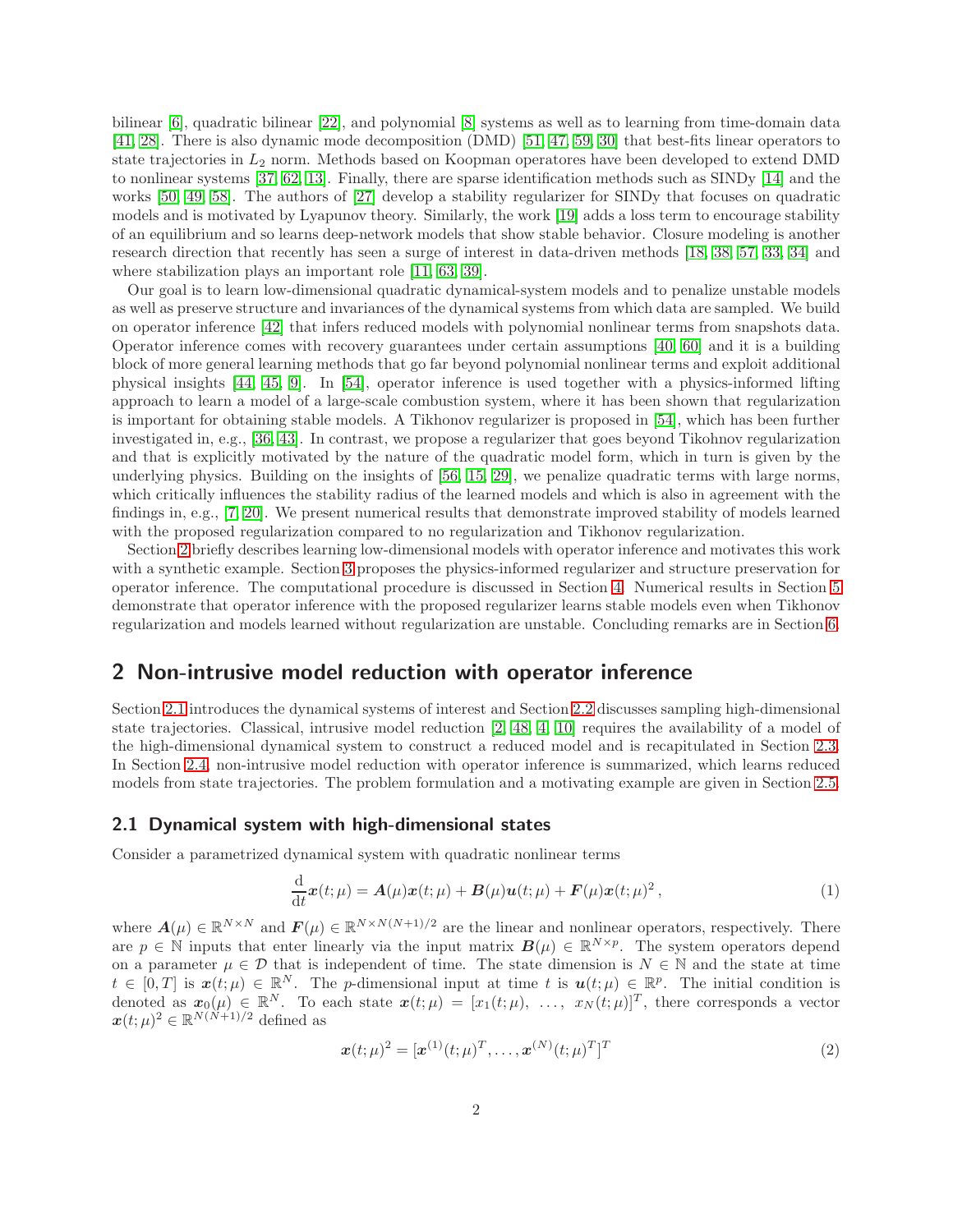where  $\mathbf{x}^{(i)}(t;\mu) = x_i(t;\mu)[x_1(t;\mu), \ldots, x_i(t;\mu)]^T$  for  $i = 1, \ldots, N$ . The vector  $\mathbf{x}(t;\mu)^2$  contains all pairwise products of components of the state vector  $x(t; \mu)$  up to duplicates; see, e.g., [\[42\]](#page-19-9).

#### <span id="page-2-0"></span>2.2 Collecting data

Discretize the time domain into  $0 = t_0 < t_1 < \cdots < t_K = T$  and consider the state trajectory

$$
\bm{X}(\mu)=[\bm{x}_0(\mu),\cdots,\bm{x}_K(\mu)]\in\mathbb{R}^{N\times K+1}
$$

for a given parameter  $\mu \in \mathcal{D}$ , initial condition  $x_0(\mu)$ , and for a given input trajectory

$$
\boldsymbol{U}(\mu)=[\boldsymbol{u}(t_1;\mu),\cdots,\boldsymbol{u}(t_K;\mu)]\in\mathbb{R}^{p\times K}.
$$

For example, a trajectory  $\mathbf{X}(\mu)$  can be obtained by numerically integrating the model [\(1\)](#page-1-2) of a dynamical system in time. The trajectory

$$
\boldsymbol{X}^2(\mu) = [\boldsymbol{x}_0^2(\mu),\cdots,\boldsymbol{x}_K^2(\mu)] \in \mathbb{R}^{N(N+1)/2 \times K+1}
$$

can be generated from the state trajectory  $\mathbf{X}(\mu)$  following the definition [\(2\)](#page-1-3).

#### <span id="page-2-1"></span>2.3 Classical, intrusive model reduction

For each parameter  $\mu \in {\mu_1, \ldots, \mu_M}$  in a set of  $M \in \mathbb{N}$  parameters, consider  $M_b \in \mathbb{N}$  input trajectories  $U_1^{\rm b}(\mu), \ldots, U_{M_b}^{\rm b}(\mu)$ , initial conditions  $x_{1,0}^{\rm b}(\mu), \ldots, x_{M_b,0}^{\rm b}(\mu)$ , and the corresponding state trajectories  $X_1^b(\mu), \ldots, X_{M_b}^b(\mu)$ . The state trajectories for all parameters are concatenated into the snapshot matrix

$$
\mathbf{X}^{\mathrm{b}} = [\mathbf{X}_1^{\mathrm{b}}(\mu_1), \dots, \mathbf{X}_{M_b}^{\mathrm{b}}(\mu_1), \dots, \mathbf{X}_1^{\mathrm{b}}(\mu_M), \dots, \mathbf{X}_{M_b}^{\mathrm{b}}(\mu_M)] \in \mathbb{R}^{N \times KMM_b}.
$$
\n(3)

A proper orthogonal decomposition (POD) basis of dimension  $n \ll N$  is constructed from the snapshot matrix  $X^{\mathrm{b}}$ . The basis vectors are the columns of the matrix

<span id="page-2-5"></span><span id="page-2-4"></span><span id="page-2-3"></span>
$$
\mathbf{V} = [\mathbf{v}_1, \dots, \mathbf{v}_n] \in \mathbb{R}^{N \times n} \,.
$$

To construct a projection-based reduced model via Galerkin projection, the reduced operators  $\tilde{A}(\mu) \in$  $\mathbb{R}^{n \times n}$  and  $\tilde{B}(\mu) \in \mathbb{R}^{n \times p}$  are obtained via

$$
\tilde{A}(\mu) = \mathbf{V}^T A(\mu) \mathbf{V}, \qquad \tilde{\mathbf{B}} = \mathbf{V}^T \mathbf{B}(\mu). \tag{5}
$$

The reduced quadratic operator  $\tilde{F}(\mu) \in \mathbb{R}^{n \times n(n+1)/2}$  is constructed in a similar fashion via projection as described in, e.g., [\[40\]](#page-18-9). Thus, for each parameter  $\mu \in {\{\mu_1, \ldots, \mu_M\}}$ , one obtains a reduced model

$$
\frac{\mathrm{d}}{\mathrm{d}t}\tilde{\boldsymbol{x}}(t,\mu) = \tilde{\boldsymbol{A}}(\mu)\tilde{\boldsymbol{x}}(t;\mu) + \tilde{\boldsymbol{B}}(\mu)\boldsymbol{u}(t;\mu) + \tilde{\boldsymbol{F}}(\mu)\tilde{\boldsymbol{x}}^2(t;\mu)\,,\tag{6}
$$

with reduced state  $\tilde{\boldsymbol{x}}(t; \mu) \in \mathbb{R}^n$ . We refer to [\[2,](#page-16-2) [48,](#page-19-13) [10\]](#page-17-11) for more details about classical, intrusive model reduction.

#### <span id="page-2-2"></span>2.4 Learning low-dimensional models from data with operator inference

Constructing the reduced operators  $\tilde{A}(\mu)$ ,  $\tilde{B}(\mu)$ ,  $\tilde{F}(\mu)$  via [\(5\)](#page-2-3) is an intrusive process because it requires access to high-dimensional operators  $A(\mu)$ ,  $B(\mu)$ ,  $F(\mu)$  in either implicit or explicit form. In contrast, operator inference [\[42\]](#page-19-9) aims to learn reduced operators from trajectories of the dynamical system [\(1\)](#page-1-2), without requiring access to the high-dimensional operators.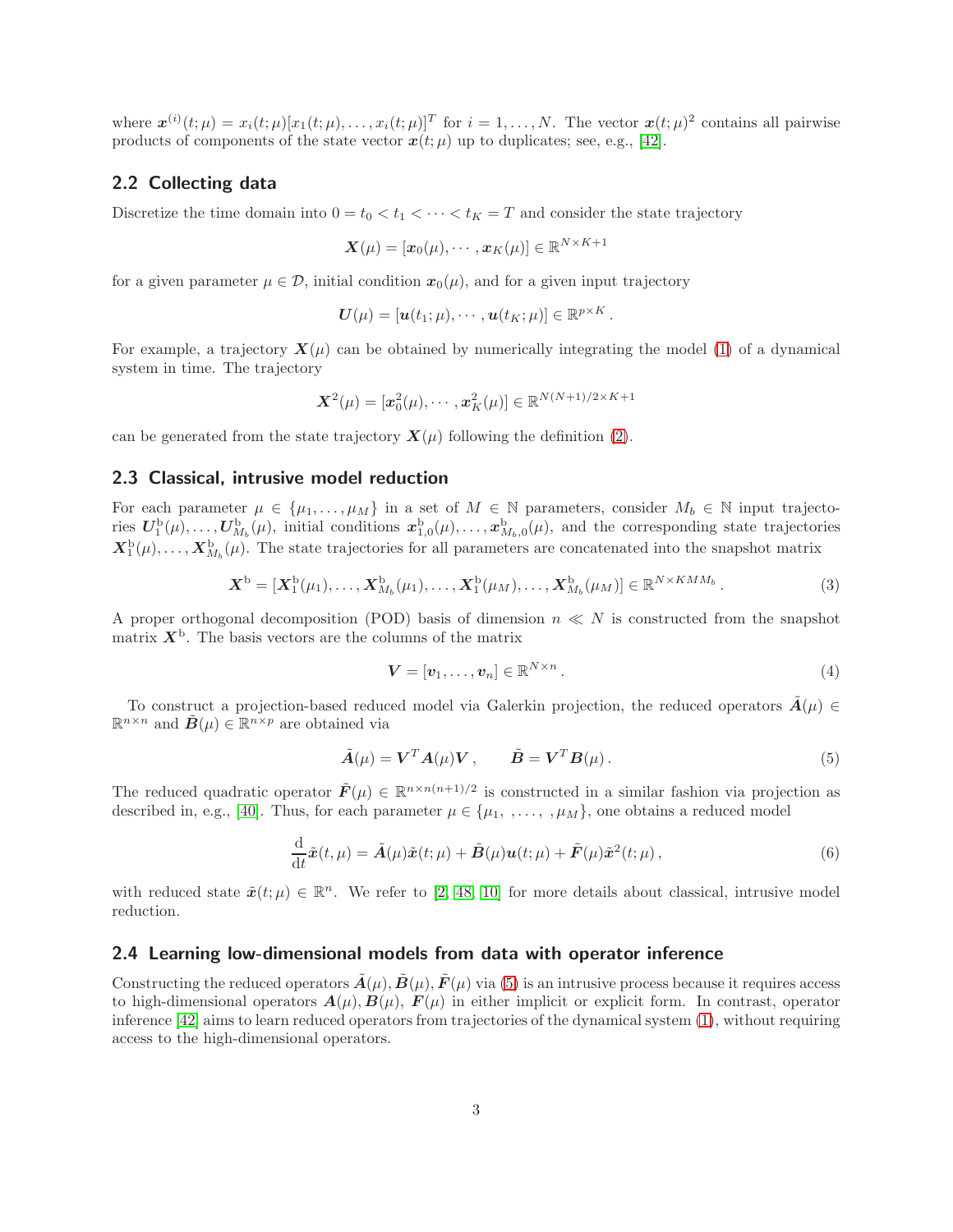Let V be a basis matrix. Notice that such a basis matrix V can be constructed purely from the snapshot matrix [\(3\)](#page-2-4) in many situations, without having available the high-dimensional operators. Then, the intrusive projection step [\(5\)](#page-2-3) is replaced with a non-intrusive least-squares regression problem. First, for each training parameter  $\mu \in \{\mu_1, \ldots, \mu_M\}$ , consider  $M_t$  training input trajectories  $U_1(\mu), \ldots, U_{M_t}(\mu)$  with initial conditions  $x_{1,0}(\mu), \ldots, x_{M_t,0}(\mu)$  and the corresponding training state trajectories  $X_1(\mu), \ldots, X_{M_t}(\mu)$ . Second, the training trajectories are projected onto the reduced space via

$$
\bar{\boldsymbol{X}}_i(\mu) = \boldsymbol{V}^T\boldsymbol{X}_i(\mu)
$$

to obtain the projected training trajectories  $\bar{\mathbf{X}}_i(\mu) = [\bar{x}_{i,1}(\mu), \ldots, \bar{x}_{i,K}(\mu)] \in \mathbb{R}^{n \times K}$  for  $i = 1, \ldots, M_t$ . Third, the operators  $\vec{A}(\mu)$ ,  $\vec{B}(\mu)$  and  $\vec{F}(\mu)$  are fitted via least-squares regression to the projected training trajectories

<span id="page-3-4"></span>
$$
\min_{\hat{\boldsymbol{A}}(\mu),\hat{\boldsymbol{B}}(\mu),\hat{\boldsymbol{F}}(\mu)} J(\hat{\boldsymbol{A}}(\mu),\hat{\boldsymbol{B}}(\mu),\hat{\boldsymbol{F}}(\mu))
$$

with objective function

$$
J(\hat{A}(\mu), \hat{B}(\mu), \hat{F}(\mu)) = \sum_{i=1}^{M_t} \sum_{k=1}^{K} \left\| \bar{x}_{i,k}'(\mu) - \hat{A}(\mu)\bar{x}_{i,k}(\mu) - \hat{B}(\mu)u_{i,k}(\mu) - \hat{F}(\mu)\bar{x}_{i,k}^2(\mu) \right\|_2^2, \tag{7}
$$

where  $u_{i,k}(\mu)$  is the input at time step k of the ith training trajectory  $U_i = [u_{i,1}(\mu), \ldots, u_{i,K}]$  for  $i =$  $1,\ldots,M_t$ . The quantity  $\bar{x}'_{i,k}\in\mathbb{R}^n$  denotes a numerical approximation of the time derivative of the projected state at time  $k$  of the *i*th trajectory, such as a first-order finite difference approximation

<span id="page-3-2"></span>
$$
\bar{x}'_{i,k} = \frac{\bar{x}_{i,k} - \bar{x}_{i,k-1}}{\delta t},\tag{8}
$$

with time-step size  $\delta t > 0$ . The inferred operators  $\hat{A}(\mu), \hat{B}(\mu), \hat{F}(\mu)$  are then used to assemble a lowdimensional model

<span id="page-3-3"></span>
$$
\frac{\mathrm{d}}{\mathrm{d}t}\hat{\boldsymbol{x}}(t;\mu) = \hat{\boldsymbol{A}}(\mu)\hat{\boldsymbol{x}}_k(t;\mu) + \hat{\boldsymbol{B}}(\mu)\boldsymbol{u}_k(\mu) + \hat{\boldsymbol{F}}(\mu)\hat{\boldsymbol{x}}_k^2(t;\mu),\tag{9}
$$

where  $\hat{\boldsymbol{x}}_k(t; \mu) \in \mathbb{R}^n$  is the state at time t.

The operator inference process is repeated for each parameter in the training set  $\{\mu_1, \ldots, \mu_M\}$  to compute the corresponding inferred operators. For a new parameter  $\mu \in \mathcal{D} \setminus \{\mu_1, \ldots, \mu_M\}$ , the operators  $\vec{A}(\mu), \vec{B}(\mu), \vec{F}(\mu)$  are obtained via interpolation. We refer to [\[42\]](#page-19-9) for details and to [\[31\]](#page-18-12) for interpolating between reduced operators in model reduction in general.

#### <span id="page-3-0"></span>2.5 Stability of inferred models

We demonstrate operator inference on a toy example. Consider the dynamical system

<span id="page-3-1"></span>
$$
\frac{\mathrm{d}}{\mathrm{d}t}\boldsymbol{x}(t) = \boldsymbol{A}(\mu)\boldsymbol{x}(t) + \boldsymbol{B}u(t) + \boldsymbol{F}\boldsymbol{x}^{2}(t), \qquad (10)
$$

where  $B \in \mathbb{R}^{N \times 1}$  and  $F \in \mathbb{R}^{N \times N(N+1)/2}$  have entries that are realizations of the uniform distribution in [0,1]. The dimension is  $N = 128$ . The linear operator in [\(10\)](#page-3-1) is  $A(\mu) = -\mu(A_s + A_s^T + 2NI)$ , where I is the identity matrix and  $A_s \in \mathbb{R}^{N \times N}$  is a matrix that has as entries realizations of the uniform distribution in [0,1]. The matrix  $A(\mu)$  is symmetric negative definite with probability 1. The parameter domain is  $\mathcal{D} = [0.1, 1]$  and end time is  $T = 1$ . We discretize [\(10\)](#page-3-1) with time-step size  $\delta t = 10^{-3}$  and explicit Euler. For each training parameter  $\mu \in \{0.1, \ldots, 1.0\}$ , we generate a single  $(M_b = 1)$  input trajectory  $\mathbf{U}_1^{\mathrm{b}}(\mu)$ , whose entries are random with a uniform distribution in  $[0,2]$ , and an initial condition  $x_{1,0}^{\mathrm{b}}$ , whose entries follow a uniform distribution in [0,1]. The corresponding state trajectories are  $X_1^b(\mu_1), \ldots, X_1^b(\mu_M)$ . A basis matrix  $V \in \mathbb{R}^{N \times n}$  is then constructed from the corresponding snapshots as described in Section [2.3.](#page-2-1)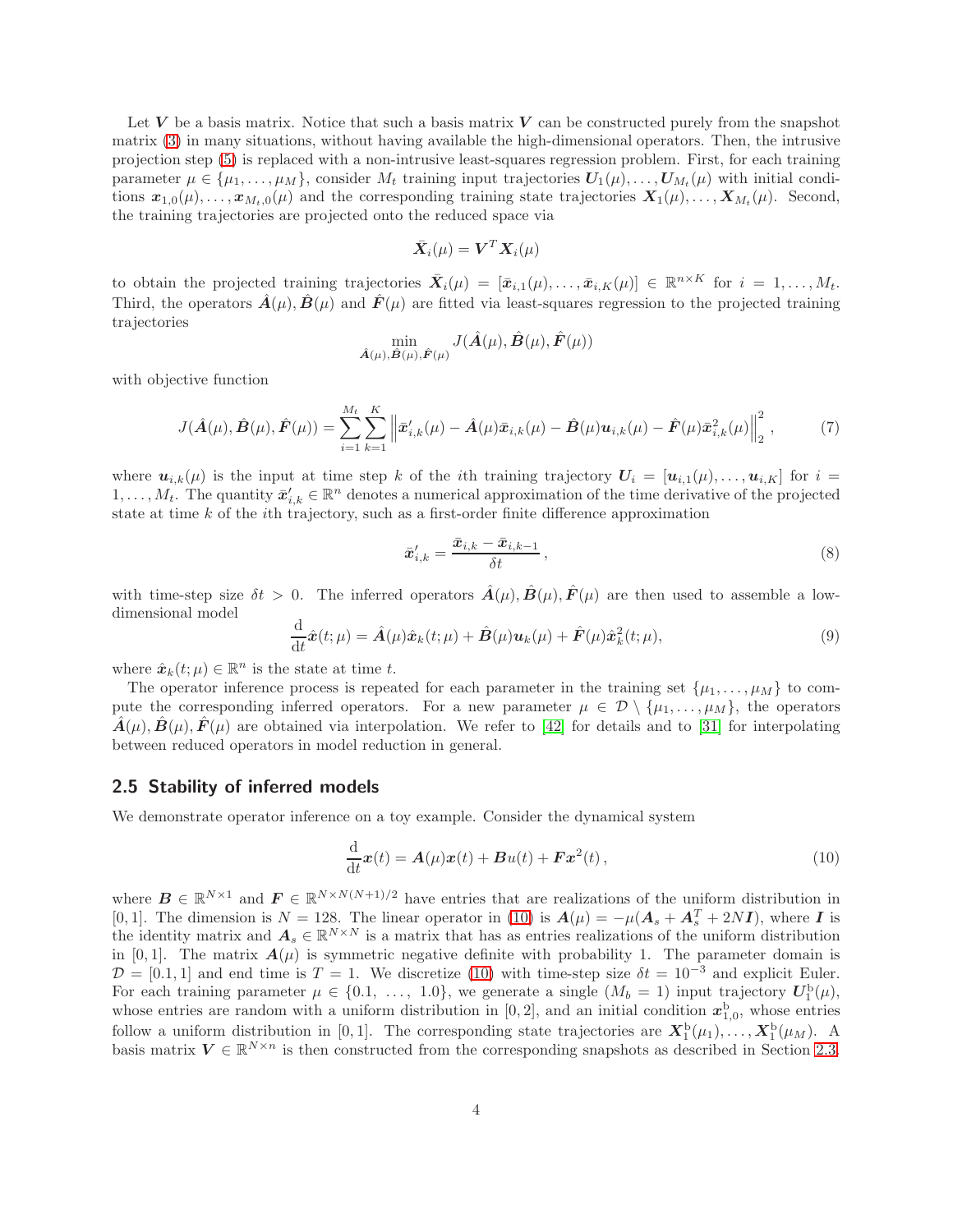<span id="page-4-3"></span>

Figure 1: Synthetic example: (a) The training error for the model learned via operator inference (OpInf) matches the error of the model obtained with intrusive model reduction. (b) When tested for a different input and initial condition at the same parameter, the model learned via operator inference (without regularization) is inaccurate and unstable in this example.

The reduced basis is generated for dimension  $n = 2, \ldots, 10$ . For parameter  $\mu = 0.7$ , we then construct  $M_t = 3$  training inputs  $U_1, \ldots, U_{M_t}$  with training initial conditions  $x_{1,0}, \ldots, x_{M_t,0}$ , which are sampled from the same distributions as the inputs and initial conditions for the basis construction. The corresponding training state trajectories are  $X_1, \ldots, X_{M_t}$ , to which we apply operator inference as described in Section [2.4.](#page-2-2) We use a first-order forward difference scheme to approximate the time derivative as in [\(8\)](#page-3-2). Additionally, for benchmarking purposes, we also construct a reduced model [\(6\)](#page-2-5) via the intrusive process described in Section [2.3.](#page-2-1)

Figure [1a](#page-4-3) shows the training error of the operator-inference model

<span id="page-4-4"></span><span id="page-4-1"></span>
$$
e_{\text{train}} = \sum_{i=1}^{M_t} \frac{\| \mathbf{V} \hat{X}_i - \mathbf{X}_i \|_F}{\| \mathbf{X}_i \|_F},
$$
\n(11)

which indicates that the operator-inference model achieves a comparable error decay as the reduced model obtained from intrusive model reduction. However, if we simulate the operator-inference model at a test input trajectory  $U^{\text{test}}$ , whose entries are sample uniformly in [0,10], and test initial condition  $x_0^{\text{test}}$ , with entries sampled uniformly in [0, 1], and plot the error

<span id="page-4-2"></span>
$$
e_{\text{test}} = \frac{\|\mathbf{V}\hat{\mathbf{X}}^{\text{test}} - \mathbf{X}^{\text{test}}\|_{F}}{\|\mathbf{X}^{\text{test}}\|_{F}},
$$
\n(12)

in Figure [1b,](#page-4-4) then an instability can be observed, compared to the reduced model from intrusive model reduction. The results indicate that operator inference is prone to overfitting, which can result in unstable behavior at test inputs as in this motivating example.

# <span id="page-4-0"></span>3 A physics-informed regularizer for operator inference

We propose a physics-informed regularizer for operator inference that penalizes unstable dynamical-system models. In Section [3.1,](#page-5-0) we recapitulate the definition of the stability radius of quadratic dynamical-system models with Lyapunov stability criteria. We then propose a regularizer that penalizes models with small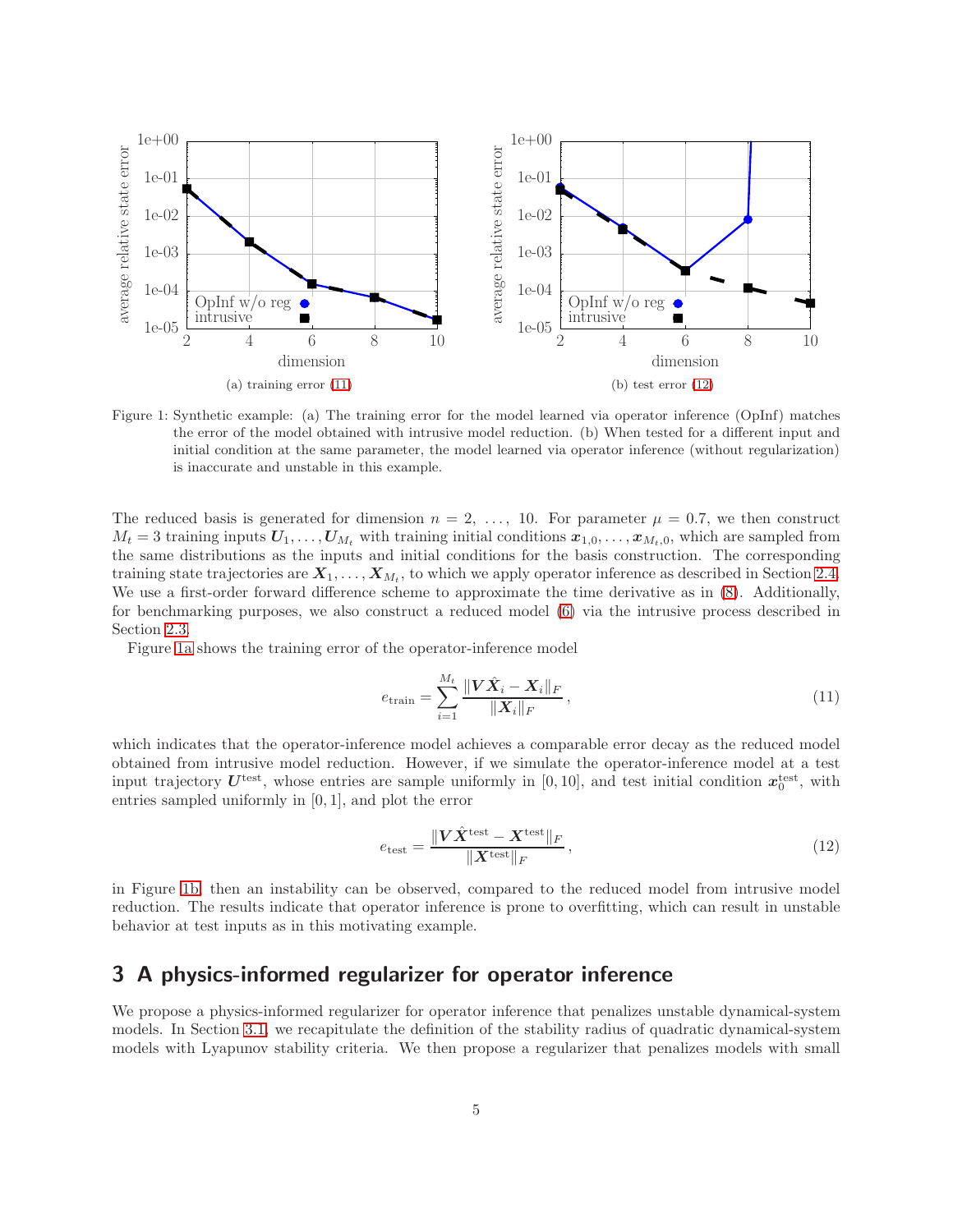stability radii in Section [3.2.](#page-6-0) Additionally, in Section [3.3,](#page-6-1) we propose to combine the phyics-informed regularizer with structure preservation. In the following, for each parameter  $\mu \in \{\mu_1, \dots, \mu_M\}$  in the training set, an operator-inference model is learned separately as discussed in Section [2.4.](#page-2-2) Thus, in this section, the parameter dependence of quantities is not explicitly denoted.

#### <span id="page-5-0"></span>3.1 Stability radius of quadratic models of dynamical systems

We closely follow [\[29\]](#page-18-11) to define the concept of stability radius for quadratic models of dynamical systems. In fact, the work [\[29\]](#page-18-11) is the motivation for the proposed physics-informed regularizer.

#### 3.1.1 Stability domain of quadratic models

Consider the autonomous quadratic reduced model

<span id="page-5-1"></span>
$$
\frac{\mathrm{d}}{\mathrm{d}t}\hat{\boldsymbol{x}}(t) = \hat{\boldsymbol{A}}\hat{\boldsymbol{x}}(t) + \hat{\boldsymbol{H}}(\hat{\boldsymbol{x}}(t) \otimes \hat{\boldsymbol{x}}(t))
$$
\n(13)

where ⊗ denotes the Kronecker product. Notice that [\(13\)](#page-5-1) is a different representation of an autonomous version of the quadratic reduced model [\(6\)](#page-2-5) and the quadratic operator-inference model [\(9\)](#page-3-3) if there is no input. Similarly, we can represent the quadratic full model defined in [\(1\)](#page-1-2) in the form [\(13\)](#page-5-1) if there is no input.

Let now without loss of generality  $\hat{x}_e = 0$  be an equilibrium point of [\(13\)](#page-5-1), i.e.,  $\hat{A}\hat{x}_e + H(\hat{x}_e \otimes \hat{x}_e) = 0$ . The domain of attraction  $\mathcal{A}(\hat{x}_e)$  of the equilibrium  $\hat{x}_e$  is then defined as the set of initial conditions that lead to the equilibrium point  $\hat{x}_e$  as a steady state, i.e.,

$$
\mathcal{A}(\hat{\boldsymbol{x}}_e) = \{\hat{\boldsymbol{x}}_0 : \lim_{t \to \infty} \hat{\boldsymbol{x}}(t) = \hat{\boldsymbol{x}}_e\},\
$$

where  $\hat{x}(t)$  is the state at time t of [\(13\)](#page-5-1) with initial condition  $\hat{x}_0$ . Directly working with the stability domain is challenging from an analytic and computational point of view and thus one typically resorts to deriving subsets  $D \subseteq \mathcal{A}(\hat{\boldsymbol{x}}_e)$ . To measure a subset D, we build on the Lyapunov theory to derive a stability radius.

If there exists a Lyapunov function  $\nu : \mathbb{R}^N \to \mathbb{R}^+$  that is continuously differential and that satisfies

$$
\nu(\hat{\boldsymbol{x}}) > 0, \; \dot{\nu}(\hat{\boldsymbol{x}}) < 0, \quad \forall \hat{\boldsymbol{x}} \in \mathcal{A}(\hat{\boldsymbol{x}}_e) \,,
$$

then model [\(13\)](#page-5-1) is locally asymptotically stable about  $\hat{x}_e$ . Here,  $\dot{\nu}(\hat{x})$  means  $\dot{\nu}(\hat{x}) = \frac{d\nu}{d\hat{x}} \hat{f}(\hat{x})$ , where  $\hat{f}(\hat{x}) =$  $\hat{A}\hat{x} + \hat{H}(\hat{x} \otimes \hat{x})$  is the right-hand side function of the corresponding dynamical system. As shown in [\[56,](#page-19-12) [15,](#page-17-8) [29\]](#page-18-11), given a Lyapunov function  $\nu$ , an estimate  $D(\rho) \subseteq \mathcal{A}(\hat{\boldsymbol{x}}_e)$  of the domain of attraction  $\mathcal{A}(\hat{\boldsymbol{x}}_e)$  is given by

$$
D(\rho) = \{\hat{\bm{x}} : \nu(\hat{\bm{x}}) \leq \rho^2, \ \dot{\nu}(\hat{\bm{x}}) < 0\},
$$

where we refer to  $\rho$  as the stability radius.

#### 3.1.2 Estimating stability radius

Consider an autonomous quadratic model [\(13\)](#page-5-1) with Lyapunov function  $\nu(\hat{x}) = \hat{x}^T P \hat{x}$ , where  $P \in \mathbb{R}^{n \times n}$  is a symmetric positive definite matrix that satisfies

$$
LL^T = -\hat{A}^T P - P\hat{A},\qquad(14)
$$

for an arbitrary matrix  $L \in \mathbb{R}^{n \times n}$ . The derivative of the Lyapunov function along a trajectory is

$$
\dot{\nu}(\hat{\bm{x}}) = \dot{\hat{\bm{x}}}^T \bm{P} \hat{\bm{x}} + \hat{\bm{x}}^T \bm{P} \dot{\hat{\bm{x}}} \,.
$$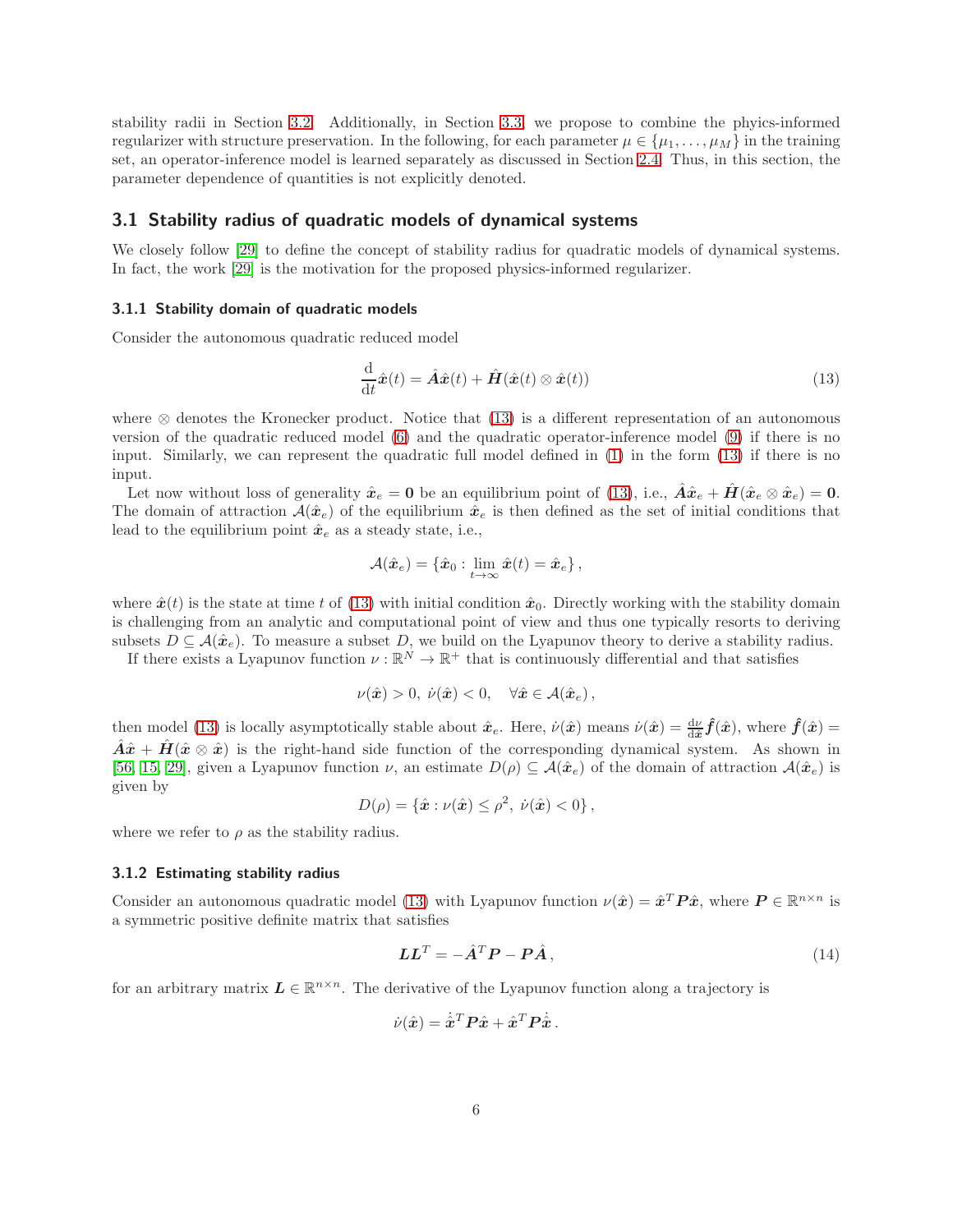Building on [\[29,](#page-18-11) Proposition 3.1], we obtain the radius

<span id="page-6-2"></span>
$$
\hat{\rho} = \frac{\sigma_{\min}(L)}{2\sqrt{\|P\|_F} \|\hat{H}\|_F}
$$
\n(15)

and that  $D(\hat{\rho}) \subseteq \mathcal{A}(\hat{\boldsymbol{x}}_e)$  is a subset of  $\mathcal{A}(\hat{\boldsymbol{x}}_e)$ , if  $\hat{\boldsymbol{A}}$  is Hurwitz, i.e., the real parts of all eigenvalues of  $\hat{\boldsymbol{A}}$  are negative. Notice that in contrast to the 2-norm  $\|\cdot\|_2$  used in [\[29,](#page-18-11) Proposition 3.1], we state the radius [\(15\)](#page-6-2) with respect to the Frobenius norm  $\|\cdot\|_F$ , which leads to an operator inference problem that can be solved more efficiently than when working with the  $\|\cdot\|_2$  norm.

#### <span id="page-6-0"></span>3.2 Operator inference with physics-informed regularizer

The stability radius  $\hat{\rho}$ , which is derived in [\(15\)](#page-6-2), grows inversely proportional to the norm  $\|\hat{H}\|_F$  of the quadratic term  $\hat{H} \in \mathbb{R}^{n \times n^2}$  in [\(13\)](#page-5-1). Notice that other results on stability analysis for quadratic systems, e.g., [\[7,](#page-17-9) [20\]](#page-17-10), also show that a small norm of the quadratic term can increase the stability radius.

The models that we infer with operator inference have the form [\(9\)](#page-3-3) and thus the quadratic term  $\hat{F}$  is of dimension  $n \times n(n+1)/2$ . However, models of the form [\(13\)](#page-5-1) with  $\hat{F}$  can be transformed into models with quadratic terms  $\hat{H}(\hat{x}(t) \otimes \hat{x}(t))$  such that  $\hat{F}\hat{x}^2 = \hat{H}(\hat{x} \otimes \hat{x})$  holds for any  $\hat{x} \in \mathbb{R}^n$  and  $\|\hat{H}\|_F \le \|\hat{F}\|_F$ holds as well. We can construct  $\hat{H}$ , such that  $\|\hat{H}\|_F = \|\hat{F}\|_F$ , by filling the additional columns of  $\hat{H}$ with zeros. Thus, we obtain that if we regularize the norm  $\|\hat{F}\|_F$ , we also regularize the norm  $\|\hat{H}\|_F$  of a corresponding  $\hat{H}$ , which in turn means that the denominator of the radius  $\hat{\rho}$  is regularized. This leads to the optimization problem for inferring model [\(9\)](#page-3-3) with operator inference and the proposed physics-informed regularizer (PIR-OpInf)

<span id="page-6-4"></span>
$$
\min_{\hat{\mathbf{A}}, \hat{\mathbf{B}}, \hat{\mathbf{F}}} J(\hat{\mathbf{A}}, \hat{\mathbf{B}}, \hat{\mathbf{F}}, \lambda) + \lambda \|\hat{\mathbf{F}}\|_F^2, \tag{16}
$$

with J defined in [\(7\)](#page-3-4) and  $\lambda > 0$  being a regularization parameter. Notice that increasing  $\lambda$  means more severely penalizing the norm  $\|\hat{F}\|_F$ , which in turn leads to a potential increase of the radius  $\hat{\rho}$  and thus a more stable inferred model in the sense of Lyapunov.

The PIR-OpInf problem [\(7\)](#page-3-4) imposes no constraints on the linear operator  $\hat{A}$ . In particular, there is no guarantee that the inferred  $\vec{A}$  is Hurwitz and thus there can exist eigenvalues with non-negative real parts. To ensure a linear operator that is Hurwitz, we apply an eigenvalue reflection as a post-processing step. Let  $\hat{A} = Q_A \Sigma_A Q_A^{-1}$  be the eigendecomposition of  $\hat{A}$ . If  $\hat{A}$  is not diagonalizable, we reduce the dimension n until a matrix  $\hat{A}$  is inferred that is diagonalizable. Notice that this process stops in a finite number of steps because A is diagonalizable if  $n = 1$  and A is non-zero. Without loss of generality, let  $\sigma_1, \ldots, \sigma_r$  be eigenvalues with non-negative real parts and let  $\sigma_{r+1}, \ldots, \sigma_n$  be all other eigenvalues. Denote with  $\Re(\sigma)$ and  $\mathfrak{I}(\sigma)$  the real and imaginary part, respectively, for a complex number  $\sigma \in \mathbb{C}$ . Then, we replace  $\hat{A}$  with the matrix

$$
\mathbf{Q}_A \operatorname{diag}(-\epsilon + \mathfrak{I}(\sigma_1), \ldots, -\epsilon + \mathfrak{I}(\sigma_r), \sigma_{r+1}, \ldots, \sigma_n) \mathbf{Q}_A^{-1},
$$

which replaces the positive real parts of the eigenvalues with a negative real number given by the small positive threshold  $\epsilon > 0$ . Notice that other post-processing strategies can be applied to obtain a Hurwitz linear operator; we refer to [\[24,](#page-18-13) [26,](#page-18-14) [21\]](#page-17-12). Note further that the post-processing also needs to be applied after interpolating at a new parameter  $\mu \in \mathcal{D}$  outside of the training set; cf. Section [2.4.](#page-2-2)

#### <span id="page-6-1"></span>3.3 Operator inference with structure preservation

Structure can be imposed on the linear operator by adding hard constraints to the operator inference problem. We focus on problems that lead to symmetric negative definite linear operators and thus we consider the constrained problem

<span id="page-6-3"></span>
$$
\min_{\hat{A}, \hat{B}, \hat{F}} J(\hat{A}, \hat{B}, \hat{F}) + \lambda \|\hat{F}\|_F^2,
$$
  
such that  $\hat{A} - \epsilon I \preceq 0$ , (17)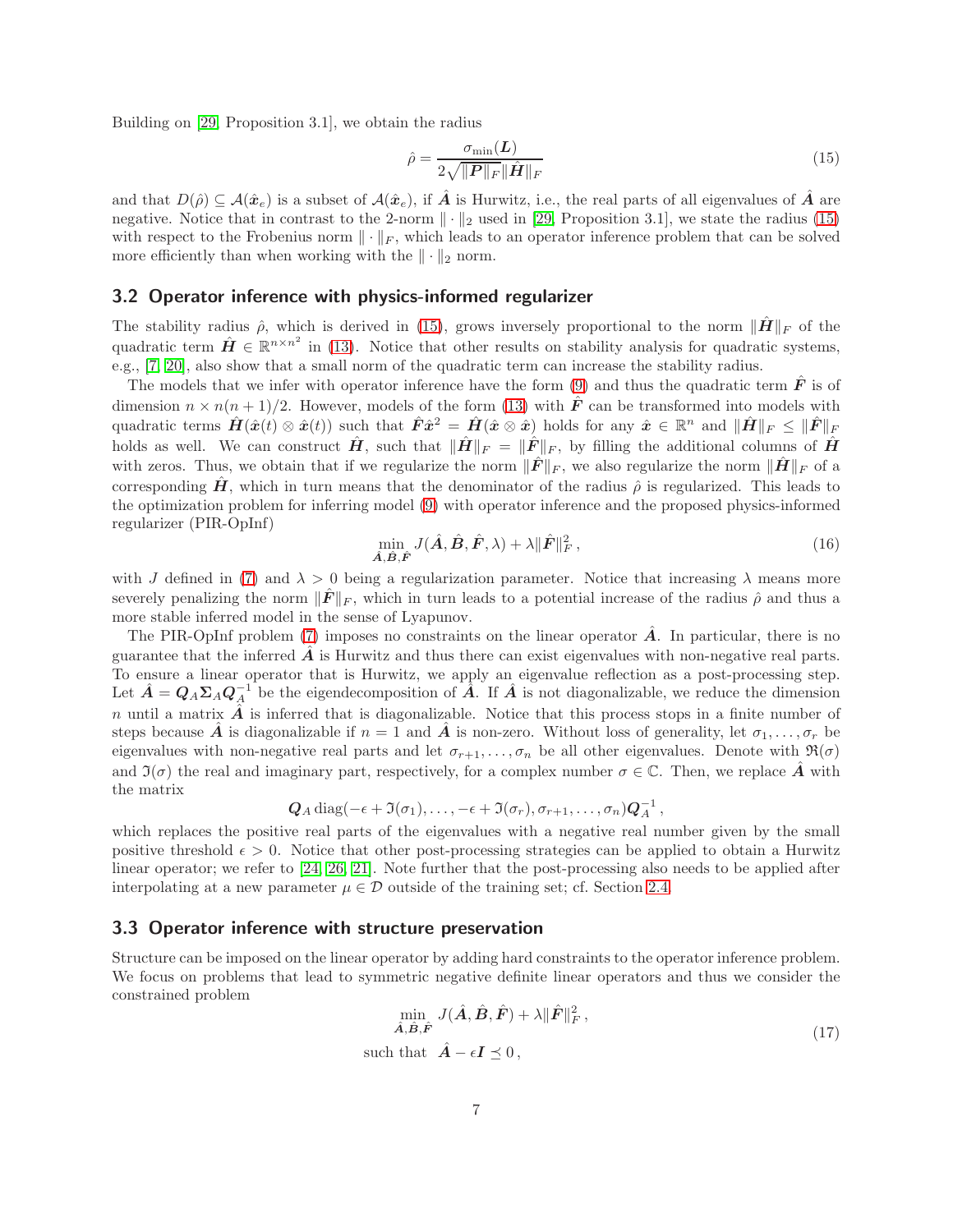where  $\hat{A} - \epsilon I \preceq 0$  means that  $\hat{A} - \epsilon I$  is symmetric negative semi-definite. The matrix I is the identity and  $\epsilon > 0$  is a margin that guarantees that  $\hat{A}$  is definite, rather than semi-definite. We refer to [\(17\)](#page-6-3) as the SPIR-OpInf problem, where the S stands for "structure." Problem [\(17\)](#page-6-3) is a semi-definite program, for which efficient algorithms exist [\[12\]](#page-17-13).

Instead of imposing a margin  $\epsilon$  to guarantee definiteness of  $\hat{A}$  in [\(17\)](#page-6-3), one can solve problem (17) with the constraint  $A \preceq 0$  and subsequently apply an analogous post-processing step as in Section [3.2.](#page-6-0) Because symmetry is enforced by  $A \preceq 0$ , it is guaranteed that A is diagonalizable. The post-processing described in Section [3.2](#page-6-0) preserves symmetry and thus the result is a symmetric negative definite matrix after the post-processing; see also [\[24\]](#page-18-13). However, in the following, we will impose a margin  $\epsilon$  and therefore do not need a post-processing step.

Other structures in the linear operator can be preserved in an analogous way. For example, another common structure is skew-symmetry of  $\hat{A}$  which can be formulated as a linear constraint; we leave such other constraints to future work. Recall that it is required to interpolate between inferred operators when a model at a parameter  $\mu$  outside of the training set is required; cf. Section [2.4.](#page-2-2) In case of structure-preserving operator inference, the corresponding operator interpolation schemes have to preserve the operator structure. We discuss such an interpolation scheme for symmetric negative definite matrices in Section [4.1.](#page-7-1)

# <span id="page-7-0"></span>4 Computational procedure of physics-informed operator inference

In Section [4.1,](#page-7-1) we briefly recapitulate an interpolation scheme that preserve symmetric definiteness of matrices, which is critical for constructing operators at new parameters outside of the training set in SPIR-OpInf. To select a regularization parameter for PIR-OpInf [\(16\)](#page-6-4) and SPIR-OpInf [\(17\)](#page-6-3), we propose a parameterselection scheme in Section [4.2.](#page-8-1) Section [4.3](#page-8-2) presents Algorithm [1](#page-9-0) that summarizes the computational procedure for operator inference with physics-informed regularization and structure preservation.

#### <span id="page-7-1"></span>4.1 Interpolation of structure-preserving operator-inference models

In SPIR-OpInf introduced in Section [3.3,](#page-6-1) the definiteness and symmetry constraints in the optimization problem [\(17\)](#page-6-3) ensure that for each training parameter  $\mu_1, \ldots, \mu_M$  a model is obtained with a linear operator that is symmetric negative definite. When we interpolate the trained models at a new parameter  $\mu \in$  $\mathcal{D}\setminus\{\mu_1,\ldots,\mu_M\}$  outside of the training set, however, we have to ensure that the interpolated linear operator is symmetric negative definite as well. There are various interpolation schemes in model reduction that preserve such structure, see, e.g., [\[17,](#page-17-14) [1\]](#page-16-4). We build on the Log-Cholesky averaging method presented in [\[31\]](#page-18-12).

Given are M symmetric negative definite matrices  $\hat{A}(\mu_1), \dots, \hat{A}(\mu_M)$  at parameters  $\mu_1, \dots, \mu_M$ . We compute the Cholesky factors  $\hat{L}(\mu_i)$  such that  $\hat{A}(\mu_i) = -\hat{L}(\mu_i)\hat{L}(\mu_i)^T$  for  $i = 1, ..., M$ . The Cholesky factors  $\hat{L}(\mu_i)$  are then split into

$$
\hat{\mathbf{L}}(\mu_i) = \lfloor \hat{\mathbf{L}}(\mu_i) \rfloor + \mathrm{diag}(\hat{\mathbf{L}}(\mu_i)), \qquad i = 1, \ldots, M,
$$

where diag $(L(\mu_i))$  is the diagonal matrix with the same the diagonal as  $\tilde{L}(\mu_i)$  and  $|\tilde{L}(\mu_i)|$  is its remaining strictly lower triangular part. The interpolated matrix  $\hat{A}(\mu)$  at a new parameter  $\mu$  is

$$
\hat{\mathbf{A}}(\mu) = -\hat{\mathbf{L}}(\mu)\hat{\mathbf{L}}(\mu)^T,
$$

where the Cholesky factor  $\hat{L}(\mu)$  is obtained as

$$
\hat{\mathbf{L}}(\mu) = \mathcal{I}(\mu; \lfloor \hat{\mathbf{L}}(\mu_1) \rfloor, \ldots, \lfloor \hat{\mathbf{L}}(\mu_M) \rfloor) + \exp \left( \mathcal{I} \left( \mu; \log \left( \mathrm{diag} \left( \hat{\mathbf{L}}(\mu_1) \right) \right), \ldots, \log \left( \mathrm{diag} \left( \hat{\mathbf{L}}(\mu_M) \right) \right) \right) \right).
$$

The operator I denotes linear interpolation of the matrix entries at  $\mu$  and  $\exp(\cdot)$  and  $\log(\cdot)$  are the matrix exponential and logarithm, respectively.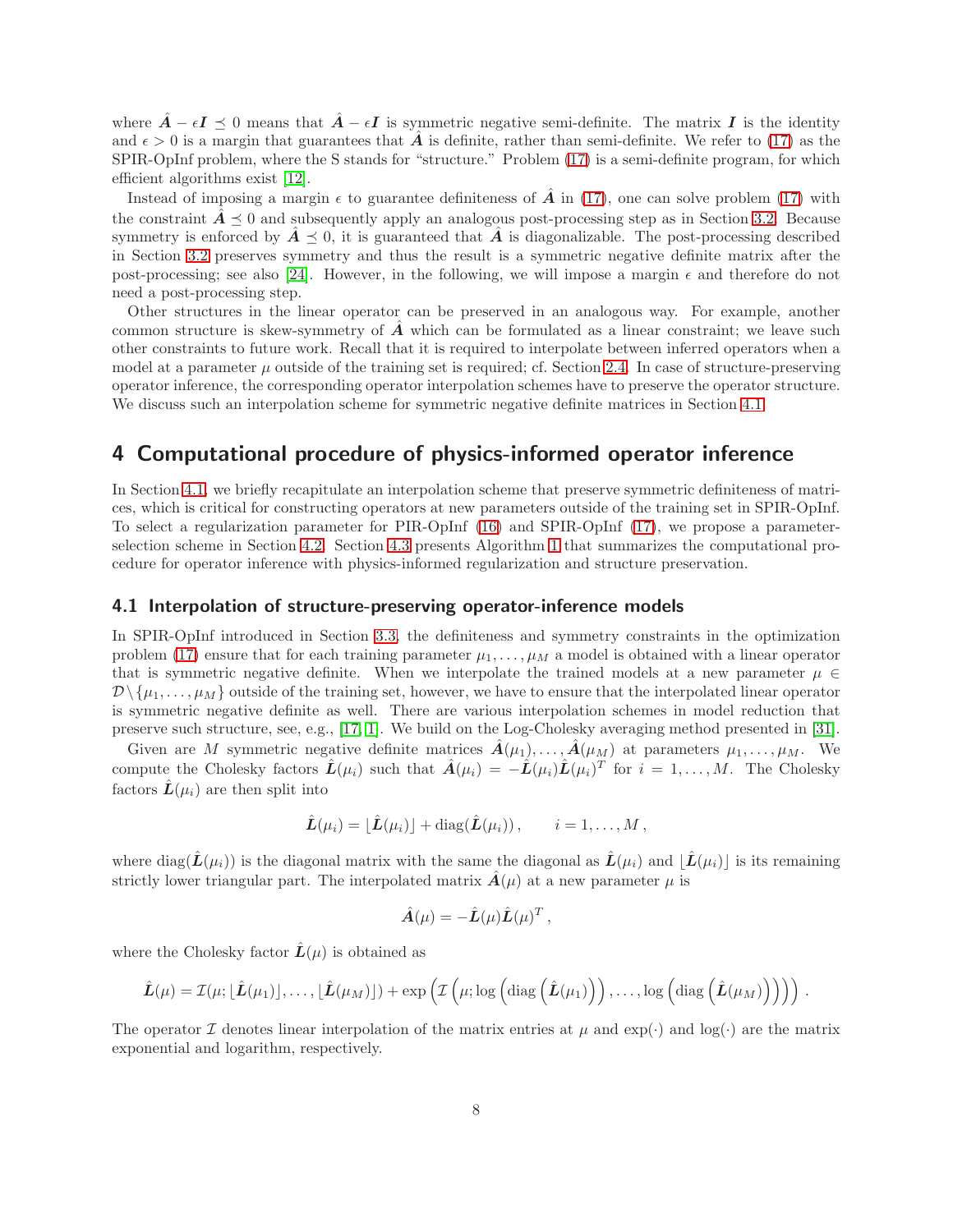#### <span id="page-8-1"></span>4.2 A parameter-selection scheme for PIR-OpInf and SPIR-OpInf

Let  $\mu_1, \ldots, \mu_M$  be the training parameters and recall that  $X_1(\mu_i), \ldots, X_{M_t}(\mu_i)$  are the training trajectories with input trajectories  $U_1(\mu_i), \ldots, U_{M_t}(\mu_i)$ , respectively, for  $i = 1, \ldots, M$ ; cf. Section [2.3.](#page-2-1) Define the minimum  $\lambda_{\min}$  and maximum  $\lambda_{\max}$  of the regularization parameter and discretize the interval  $[\lambda_{\min}, \lambda_{\max}] \subset$  $\mathbb R$  with m points

<span id="page-8-3"></span>
$$
\lambda_{\min} = \lambda_1 < \dots < \lambda_m = \lambda_{\max}.\tag{18}
$$

<span id="page-8-6"></span>For each  $\lambda_i$ , we learn a model  $\hat{\Sigma}_{ij}$  with PIR-OpInf [\(16\)](#page-6-4) for  $\mu_j$ , with  $i = 1, \ldots, m$  and  $j = 1, \ldots, M$ . Then, for  $j = 2, \ldots, M - 1$  and for  $i = 1, \ldots, m$ , we derive  $\hat{\Pi}_{ij}$  by interpolating between models

$$
\hat{\Sigma}_{i,1}, \dots, \hat{\Sigma}_{i,j-1}, \hat{\Sigma}_{i,j+1}, \dots, \hat{\Sigma}_{i,M}
$$
\n(19)

corresponding to parameters  $\mu_1, \ldots, \mu_{j-1}, \mu_{j+1}, \ldots, \mu_M$ , i.e., the parameter  $\mu_j$  corresponding to model  $\hat{\Sigma}_{ij}$  is left out from the interpolation process. The interpolation is structure preserving if necessary; cf. Section [4.1.](#page-7-1) Notice that all models in [\(19\)](#page-8-3) are trained with the same regularization parameter  $\lambda_i$ . The interpolated model  $\hat{\Pi}_{ij}$  is integrated in time with the input trajectories  $U_1(\mu_j), \ldots, U_{M_t}(\mu_j)$  corresponding to parameter  $\mu_j$  to  $\text{obtain the trajectories }\hat{\boldsymbol{X}}_{1}^{(i)}(\mu_{j}),\ldots,\hat{\boldsymbol{X}}_{M_{t}}^{(i)}$  $\chi_{M_t}^{(t)}(\mu_j)$  and the error

<span id="page-8-5"></span><span id="page-8-4"></span>
$$
e_{ij}^{\text{val}} = \sum_{\ell=1}^{M_t} \frac{\| \mathbf{V} \hat{X}_{\ell}^{(i)}(\mu_j) - \mathbf{X}_{\ell}(\mu_j) \|_{F}}{\| \mathbf{X}_{\ell}(\mu_j) \|_{F}}
$$
(20)

is assigned to the pair of regularization parameter  $\lambda_i$  and parameter  $\mu_j$ , where V is the basis matrix. We then pick  $\lambda^*$  by solving

$$
\underset{i=1,...,m}{\arg\min} \ \frac{1}{M-2} \sum_{i=2}^{M-1} e_{ij}^{\text{val}}.
$$
\n(21)

The same procedure is applied in case of SPIR-OpInf [\(17\)](#page-6-3).

Notice that error due to interpolating between models enters the validation error [\(20\)](#page-8-4) and thus the selection criterion [\(21\)](#page-8-5) for  $\lambda^*$ . This is in contrast to other parameter-selection schemes for operator inference that are either formulated in parameter-independent settings or ignore the parameter dependency in the selection process [54, [36\]](#page-18-10).

### <span id="page-8-2"></span>4.3 Algorithm of operator inference with physics-informed regularizer and structure preservation

Algorithm [1](#page-9-0) summarizes the computational procedure of the proposed approach. Inputs are the basis matrix  $V$ , which is constructed from trajectories as described in Section [2.3,](#page-2-1) and the training trajectories  $X_1(\mu_i), \ldots, X_{M_t}(\mu_i)$  and inputs  $U_1(\mu_i), \ldots, U_{M_t}(\mu_i)$  for the training parameter  $\mu_i$  with  $i = 1, \ldots, M$ . In the nested for loop, models are generated with either PIR-OpInf [\(16\)](#page-6-4) or SPIR-OpInf [\(17\)](#page-6-3) for all pairwise combinations of regularization parameters defined in [\(18\)](#page-8-6) and training parameters  $\mu_1, \ldots, \mu_M$ . Then, the validation error [\(20\)](#page-8-4) is computed and the index  $i^*$  of the regularization parameter  $\lambda_{i^*}$  that minimizes the validation error is determined. The corresponding inferred models are returned.

## <span id="page-8-0"></span>5 Numerical experiments

In this section, we compare operator inference with the proposed physics-informed regularizer (PIR-OpInf) and structure preservation (SPIR-OpInf) to Tikhonov regularization and operator inference without regularization. Section [5.1](#page-9-1) revisits the synthetic example from Section [2.5.](#page-3-0) Section [5.2](#page-9-2) and Section [5.3](#page-11-0) show experiments with the Burgers' equation and a reaction-diffusion problem in a pipe. The proposed approach depends on a small, positive threshold  $\epsilon > 0$ , e.g., for the post-processing in PIR-OpInf (cf. Section [3.2\)](#page-6-0) and for the margin in SPIR-OpInf [\(17\)](#page-6-3), which we set to  $\epsilon = 10^{-10}$  in all of the following experiments.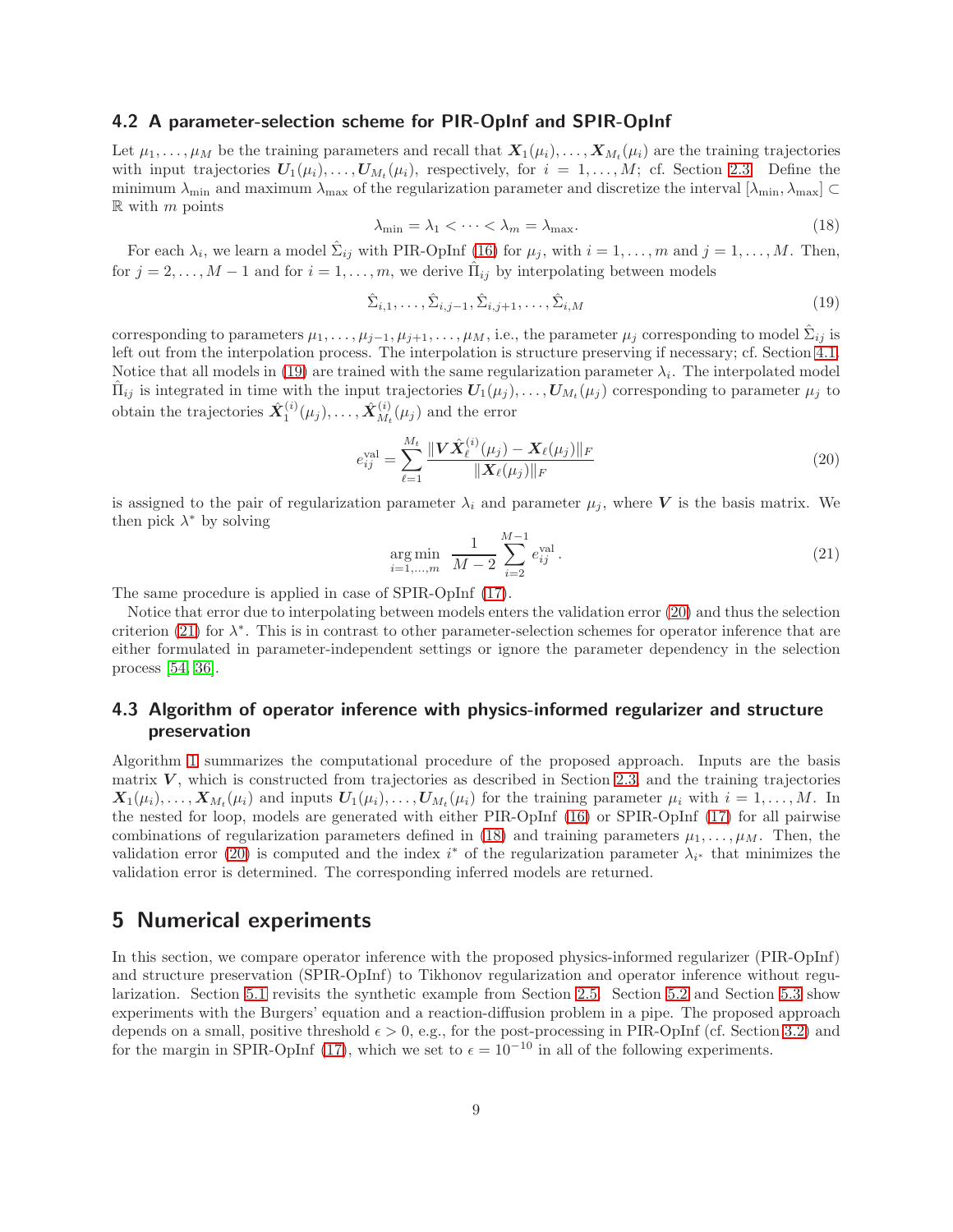Algorithm 1: Operator inference with physics-informed regularizer and structure preservation

**Input:** basis V, inputs  $U_1(\mu_j), \ldots, U_{M_t}(\mu_j)$  and trajectories  $X_1(\mu_j), \ldots, X_{M_t}(\mu_j)$  for  $i=1,\ldots,M$ **Output:** inferred operators  $\hat{A}(\mu_j), \hat{B}(\mu_j), \hat{F}(\mu_j)$  for  $j = 1, ..., M$ 1 for  $i = 1, \ldots, m$  do 2 for  $j = 1, \ldots, M$  do 3 Infer operators  $\hat{A}^{(i)}(\mu_j), \hat{B}^{(i)}(\mu_j), \hat{F}^{(i)}(\mu_j)$  with either PIR-OpInf [\(16\)](#page-6-4) or SPIR-OpInf [\(17\)](#page-6-3) and regularization parameter  $\lambda_i$  defined in [\(18\)](#page-8-6) and training parameter  $\mu_j$ 4 Compute validation error [\(20\)](#page-8-4) for  $i = 1, \ldots, m$  and  $j = 2, \ldots, M - 1$ 5 Pick  $\lambda^* = \lambda_{i^*}$  with index  $i^*$  as in [\(21\)](#page-8-5) that minimizes validation error 6 Set  $\hat{A}(\mu_j) = \hat{A}^{(i^*)}(\mu_j), \hat{B}(\mu_j) = \hat{B}^{(i^*)}(\mu_j), \hat{F}(\mu_j) = \hat{F}^{(i^*)}(\mu_j)$  for  $j = 1, ..., M$ 7 return  $\hat{A}(\mu_1), \ldots, \hat{A}(\mu_M), \hat{B}(\mu_1), \ldots, \hat{B}(\mu_M), \hat{F}(\mu_1), \ldots, \hat{F}(\mu_M)$ 

#### <span id="page-9-1"></span>5.1 Synthetic example

Consider again the synthetic example introduced in Section [2.4.](#page-2-2) We now apply PIR-OpInf with the parameter-selection procedure discussed in Section [4.2.](#page-8-1) For each dimension  $n \in \{2, 4, 6, 8, 10\}$ , we sweep over  $m = 51$  regularization parameters that are log-uniformly distributed in the interval  $[10^{-15}, 10^5]$ . The selected regularization parameters are  $\lambda^* = 10^{-10}$ ,  $1.58 \times 10^{-7}$ ,  $10^{-8}$ ,  $3.98 \times 10^{-9}$ ,  $1.58 \times 10^{-9}$  for dimensions  $n = 2, 4, 6, 8, 10$ , respectively. We choose the test parameter set  $\{\mu_1^{\text{test}}, \dots, \mu_{M_{\text{test}}}^{\text{test}}\}$  of  $M_{\text{test}} = 7$  test parameters that are equidistantly chosen in  $D$ , where for each test parameter a test input trajectory is constructed with entries sampled uniformly in  $[0, 10]$  and a test initial condition with entries sampled uniformly in  $[0, 1]$ , cf. Section [2.5.](#page-3-0)

Figure [2a](#page-10-0) shows the test error

<span id="page-9-3"></span><span id="page-9-0"></span>
$$
e_{\text{test}} = \sum_{i=1}^{M_{\text{test}}} \frac{\|V\bar{X}^{\text{test}}(\mu_i^{\text{test}}) - X^{\text{test}}(\mu_i^{\text{test}})\|_F}{\|X^{\text{test}}(\mu_i^{\text{test}})\|_F},\tag{22}
$$

where  $\bar{X}^{\text{test}}(\mu_i^{\text{test}})$  is the trajectory obtained at test parameter  $\mu_i^{\text{test}}$  with the corresponding test input trajectory and test initial condition with either PIR-OpInf, OpInf without regularization, or intrusive model reduction. In contrast to OpInf without regularization, PIR-OpInf shows stable behavior and yields accurate predictions even for dimensions  $n > 6$  in this example. Figure [2b](#page-10-1) shows the stability radius  $\hat{\rho}$  define in [\(15\)](#page-6-2) for PIR-OpInf, OpInf without regularization, and intrusive model reduction. The stability radius of the model obtained with PIR-OpInf is larger than the stability radius of OpInf without regularization, which numerically demonstrates that the proposed physics-informed regularizer indeed induces a stability bias.

#### <span id="page-9-2"></span>5.2 Burgers' equation

We consider the parameterized Burgers' equation

$$
\frac{\partial x}{\partial t}(\omega, t; \mu) = \mu \frac{\partial^2 x}{\partial^2 \omega}(\omega, t; \mu) - x(\omega, t; \mu) \frac{\partial x}{\partial \omega}(\omega, t; \mu)
$$

with spatial coordinate  $\omega \in (0,1)$ , time  $t \in [0,1]$ , and viscosity  $\mu \in [10,100]$ . Dirichlet boundary conditions  $x(0, t; \mu) = u(t), x(1, t; \mu) = 0$  are imposed, with input  $u : [0, 1] \to \mathbb{R}$ . The equation is discretized in space with finite differences on an equidistant grid in  $[0, 1]$  with  $N = 128$  grid points. Time is discretized with the explicit Euler method with time-step size  $\delta t = 10^{-4}$ .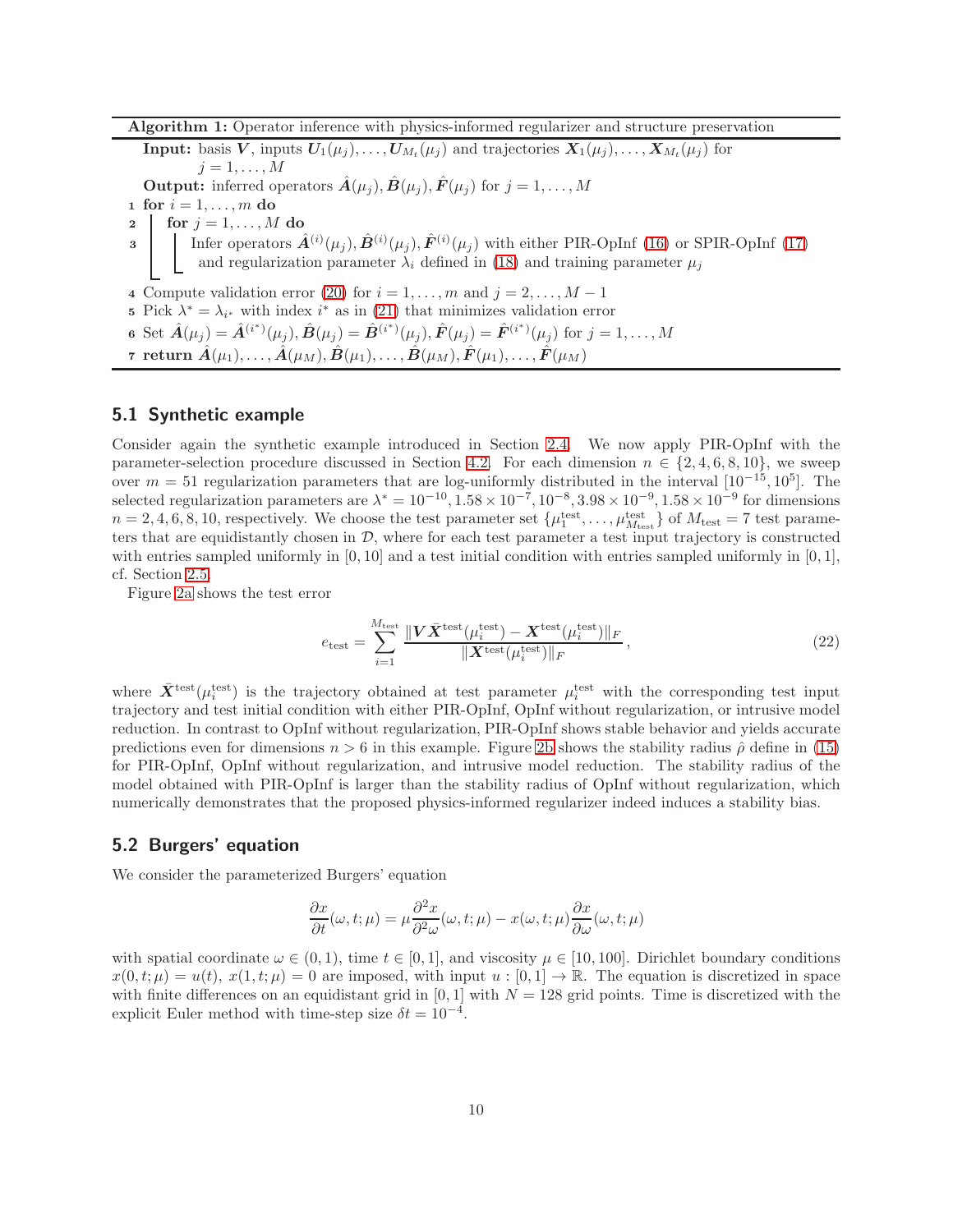<span id="page-10-0"></span>

<span id="page-10-1"></span>Figure 2: Synthetic example: The model obtained with the proposed PIR-OpInf shows stable behavior, in contrast to OpInf without regularization, and achieves a comparable test error as intrusive model reduction. The estimated stability radius [\(15\)](#page-6-2) of the PIR-OpInf model is orders of magnitude larger than the estimated stability radius of the OpInf model without regularization, which is in agreement with the aim of the proposed regularizer to penalize models with low stability radii.

#### 5.2.1 Problem setup

For each of the  $M = 10$  training parameters  $\mu = \{10, 20, 30, \ldots, 100\}$ , we derive a single input trajectory  $U_1^b(\mu)$ , with entries uniformly sampled in [0, 2], and an initial condition  $x_1(\mu) = 0$ . Thus,  $M_b = 1$ . The corresponding state trajectories are  $X_1^b(\mu_1), \ldots, X_1^b(\mu_M)$ . A basis matrix  $V \in \mathbb{R}^{N \times n}$  is then constructed from the corresponding snapshots as described in Section [2.3.](#page-2-1) Furthermore, we sample  $M_t = 10$  training inputs  $U_1(\mu), \ldots, U_{M_t}(\mu)$  for each training parameter  $\mu \in \{10, \ldots, 100\}$ . To generate the initial conditions  $x_{1,0}(\mu), \ldots, x_{M_t,0}(\mu)$  for each training parameter  $\mu \in \{10,\ldots,100\}$ , we sample *n*-dimensional random vectors  $r_1(\mu), \ldots, r_{M_t}(\mu)$  with independent entries uniformly distributed in [0, 1] and set  $x_{i,0}(\mu) = V r_i(\mu)$  for  $i =$  $1, \ldots, M_t$ . We apply parameter selection as in Section [5.1](#page-9-1) to find regularization parameters for each dimension  $n \in \{2, \ldots, 10\}$ . Furthermore, we construct an operator-inference model obtained without regularization and a reduced model with intrusive model reduction.

For comparison purposes, we also construct from the same training data an operator-inference model with the regularization proposed in [\[36,](#page-18-10) 54], which is Tikhonov regularization that regularizers the Frobenius norms of linear, quadratic, and input operators together, rather than only the norm of the quadratic operator as in the proposed PIR-OpInf. We refer to this approach as T-OpInf in the following. The same regularization parameter-selection procedure is applied as for PIR-OpInf.

#### 5.2.2 Results for PIR-OpInf

We test the models at  $M_{\text{test}} = 7$  test parameters that are equidistantly distributed in the parameter domain D. For each test parameter  $\mu \in \{\mu_1^{\text{test}}, \ldots, \mu_{M_{\text{test}}}^{\text{test}}\}$ , we generate  $M'_{\text{test}} = 5$  input trajectories  $U_1^{\text{test}}(\mu)$ , ...,  $U_{M'_{\text{test}}}^{\text{test}}(\mu)$  and the corresponding test state trajectories  $X_1^{\text{test}}(\mu)$ , ...,  $X_{M'_{\text{test}}}^{\text{test}}(\mu)$ . The test initial conditions are the same as the training initial conditions, i.e,  $\mathbf{x}_{i,0}^{\text{test}}(\mu) = \mathbf{x}_{i,0}(\mu)$ , for  $i = 1, \ldots, M'_{\text{test}}$ . The test error is then given by

<span id="page-10-2"></span>
$$
e_{\text{test}} = \sum_{i=1}^{M_{\text{test}}} \sum_{j=1}^{M_{\text{test}}'} \frac{\| \mathbf{V} \bar{X}_j^{\text{test}}(\mu_i^{\text{test}}) - \mathbf{X}_j^{\text{test}}(\mu_i^{\text{test}}) \|_F}{\| \mathbf{X}_j^{\text{test}}(\mu_i^{\text{test}}) \|_F},
$$
\n(23)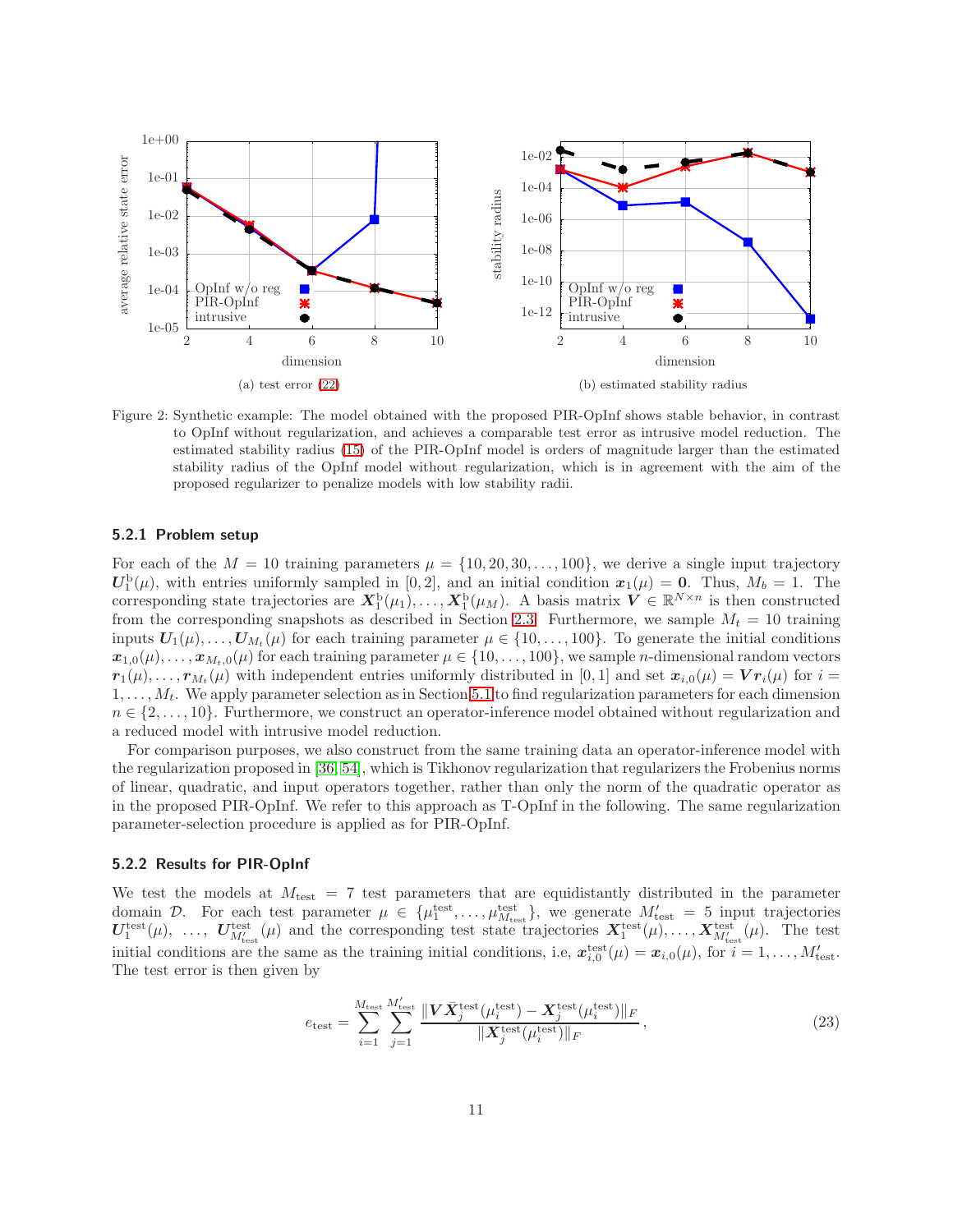where the trajectories  $\bar{X}^{\text{test}}_j(\mu_i^{\text{test}})$  for  $i=1,\ldots,M_{\text{test}}$  and  $j=1,\ldots,M'_{\text{test}}$  are obtained from either operator inference without regularization, PIR-OpInf, T-OpInf, or intrusive model reduction.

Figure [3a,](#page-12-0) Figure [3c,](#page-12-1) and Figure [3e](#page-12-2) show the test error [\(23\)](#page-10-2) for test inputs with entries sampled uniform from the domains  $[0, 2]$ ,  $[0, 3]$ , and  $[0, 4]$ , respectively. In all cases, PIR-OpInf shows stable behavior, whereas OpInf without regularization leads to numerical instabilities. Even T-OpInf with Tikhonov regularization shows unstable behavior for many dimensions  $n$ . To separate the effect of the regularization from the effect of the post-processing (cf. Section [3.2\)](#page-6-0), we apply the same post-processing as for PIR-OpInf to T-OpInf. The corresponding results in Figure [3b,](#page-12-3) Figure [3d,](#page-12-4) and Figure [3f](#page-12-5) show that post-processing helps to stabilize T-OpInf as well; however, as the range of the inputs increases, a similarly unstable behavior as in the case without post-processing is obtained. Thus, the results indicate that penalizing the quadratic term via the proposed regularizer is responsible for achieving stabler models, rather than the post processing or penalizing both the linear and the quadratic term together as in Tikhonov regularization, which is in agreement with the theoretical motivation outlined in Section [3.1.](#page-5-0)

Consider now Figure [4](#page-13-0) that shows the validation error, i.e., the objective of [\(21\)](#page-8-5), of the parameter-selection procedure versus the regularization parameter for dimension  $n = 8$  for PIR-OpInf and T-OpInf. Independent of whether post-processing is applied to T-OpInf (Figure [4b\)](#page-13-1) or not (Figure [4a\)](#page-13-2), the error of T-OpInf grows quickly as the regularization parameter is increased. Thus, if a small regularization parameter is chosen, the validation error of T-OpInf is small but it also means that no regularization is induced. If instead the regularization parameter is large, then there might be a stability bias but at the same time it leads to a distinct increase of the model error. In contrast, the curves corresponding to PIR-OpInf show that the validation error is small for moderately sized regularization parameters, where a stability bias is induced without leading to a deterioration of the model accuracy.

Figure [5a](#page-13-3) shows the estimated stability radius [\(15\)](#page-6-2) for various models. The results indicate that PIR-OpInf achieves a larger stability radius than the models obtained with T-OpInf and OpInf without regularization. At dimension  $n = 2$ , the stability radius of PIR-OpInf is large because only large regularization parameters lead to stable behavior; see Figure [5b.](#page-13-4) The regularization parameter is chosen so large that the quadratic term is close to 0, which explains the high estimated stability radius.

#### 5.2.3 Results for SPIR-OpInf

Figure [6](#page-14-0) shows the test error [\(23\)](#page-10-2) corresponding to SPIR-OpInf, which imposes symmetry and definiteness onto the linear operator. Stable behavior is obtained in all cases; however, a leveling off of the error as the dimension increases indicates that restricting to symmetric operators in this example is limiting the accuracy. The estimated stability radii of the SPIR-OpInf models are compared to the stability radii of T-OpInf models in Figure [7a.](#page-14-1) For large dimensions  $n > 4$ , the estimated stability radii of the SPIR-OpInf models is larger than the stability radii of the T-OpInf models. For small dimensions  $n \leq 4$ , the stability radii of SPIR-OpInf and T-OpInf models is large. This is reflected by the small regularization parameter selected by the proposed parameter selection procedure, which selects  $\lambda \approx 3 \times 10^{-7}$  for  $n = 2$ .

#### <span id="page-11-0"></span>5.3 Reactive-diffusion problem

Consider the parameterized reaction-diffusion equation

$$
\frac{\partial}{\partial t}x(\xi, t; \mu) = \Delta x(\xi, t; \mu) + s(\xi)u(t) + g(x(\xi, t; \mu)), \qquad (24)
$$

with the spatial coordinate  $\boldsymbol{\xi} = [\xi_1 \ \xi_2]^T \in [0,1]^2$ . We impose homogeneous Neumann boundary conditions. The parameter domain is  $\mathcal{D} = [1, 1.5]$  and end time is  $T = 20$ . The source is  $s(\xi) = 10^{-1} \sin(2\pi \xi_1) \sin(2\pi \xi_2)$ . The non-linear term is

$$
g(x(\xi, t; \mu)) = -(a\sin(\mu) + 2)\exp(-\mu^2 b)\left(1 + (\mu c)x + \frac{(\mu c)^2}{2!}x^2\right)
$$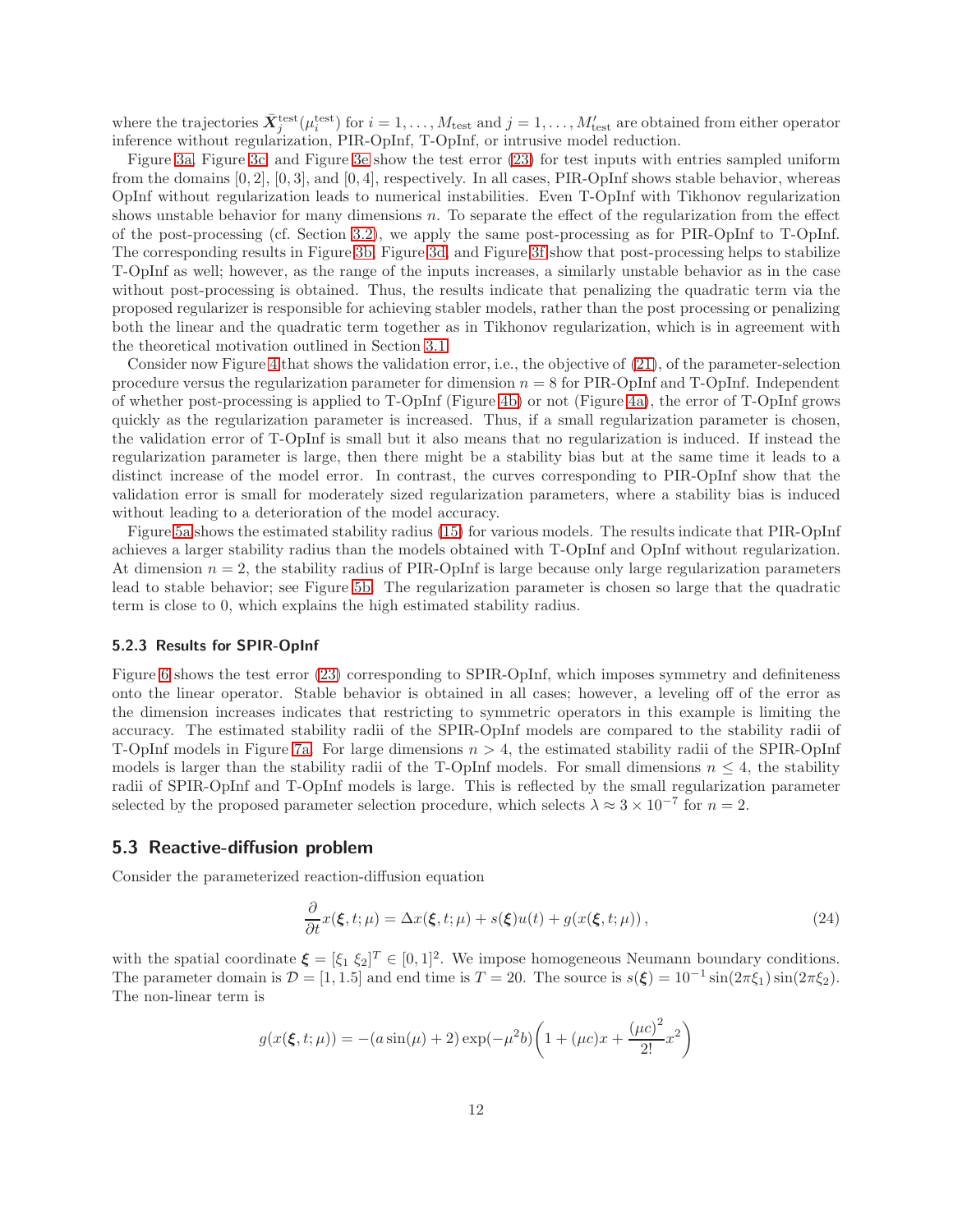<span id="page-12-6"></span><span id="page-12-3"></span><span id="page-12-1"></span><span id="page-12-0"></span>

<span id="page-12-5"></span><span id="page-12-4"></span><span id="page-12-2"></span>Figure 3: Burgers' equation: The proposed PIR-OpInf leads to models that are stable for a large range of inputs, which is in contrast to OpInf without regularization and OpInf with Tikhonov regularization (T-OpInf). The results also show that applying the same post-processing as for PIR-OpInf (cf. Section [3.2\)](#page-6-0) to T-OpInf has little effect on the stability of the learned models, which indicates that indeed the proposed regularizer in PIR-OpInf is responsible for obtaining stabler models.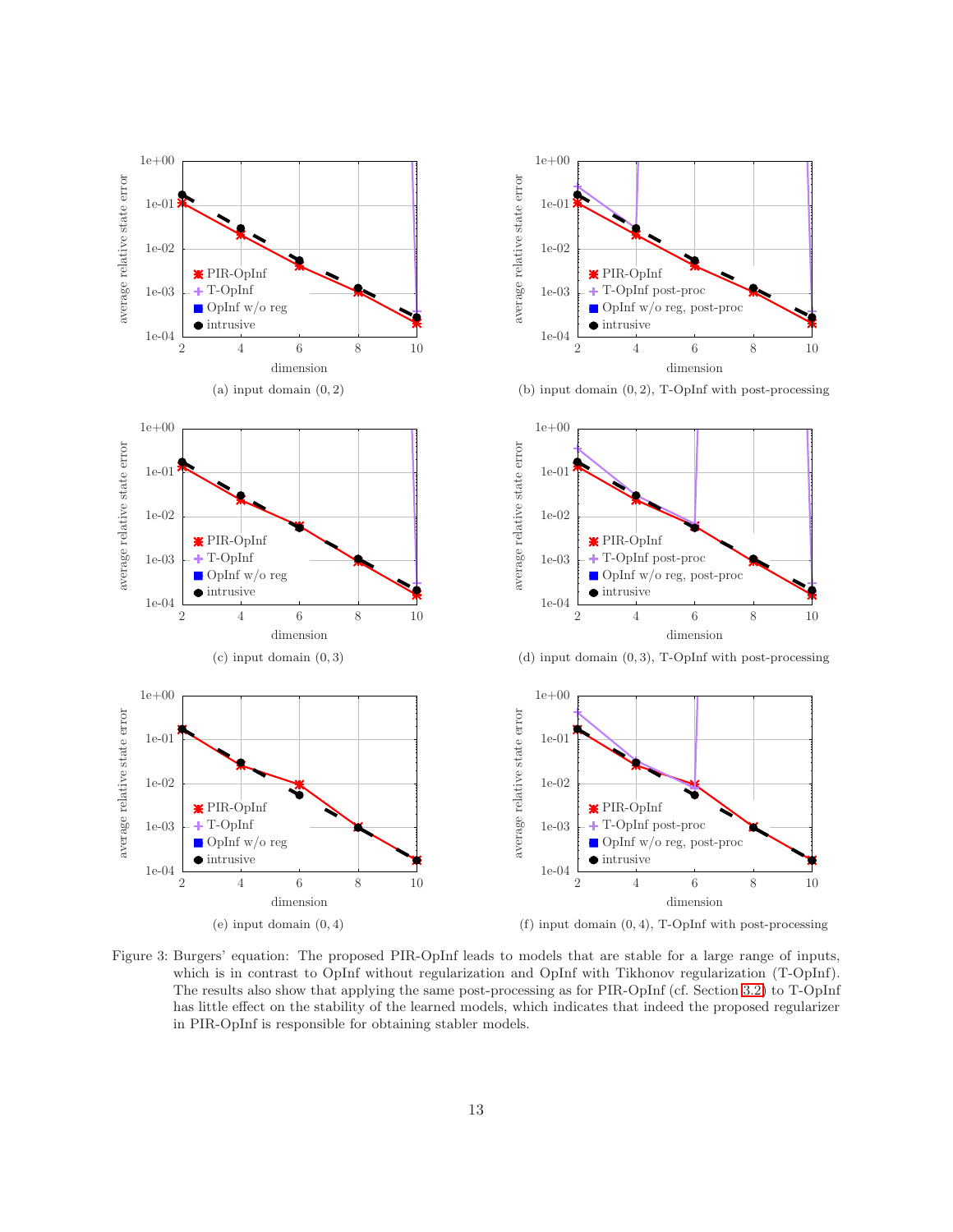<span id="page-13-2"></span><span id="page-13-0"></span>

<span id="page-13-1"></span>Figure 4: Burgers' equation: The validation error (objective of [\(21\)](#page-8-5)) of T-OpInf grows quickly with the regularization parameter, which means that the regularization has a negative effect on the model accuracy. In contrast, the validation error corresponding to the proposed PIR-OpInf is less sensitive to the regularization parameter, which means that large regularization parameters can be chosen—imposing a stronger stability bias without deteriorating the model accuracy.

<span id="page-13-3"></span>

<span id="page-13-4"></span>Figure 5: Burgers' equation: The models learned with the proposed PIR-OpInf have larger estimated stability radii than models obtained without regularization and with Tikhonov regularization (T-OpInf). The stability radius for  $n = 2$  is high for PIR-OpInf models because only large regularization parameters  $\lambda^* = 10^6$  lead to stable behavior (see (b)), which forces the norm of the quadratic term to be close to zero and thus increases the stability radius by a large amount. Notice that the PIR-OpInf model at  $n = 2$  achieves a similar accuracy as intrusive model reduction; cf. Figure [3.](#page-12-6)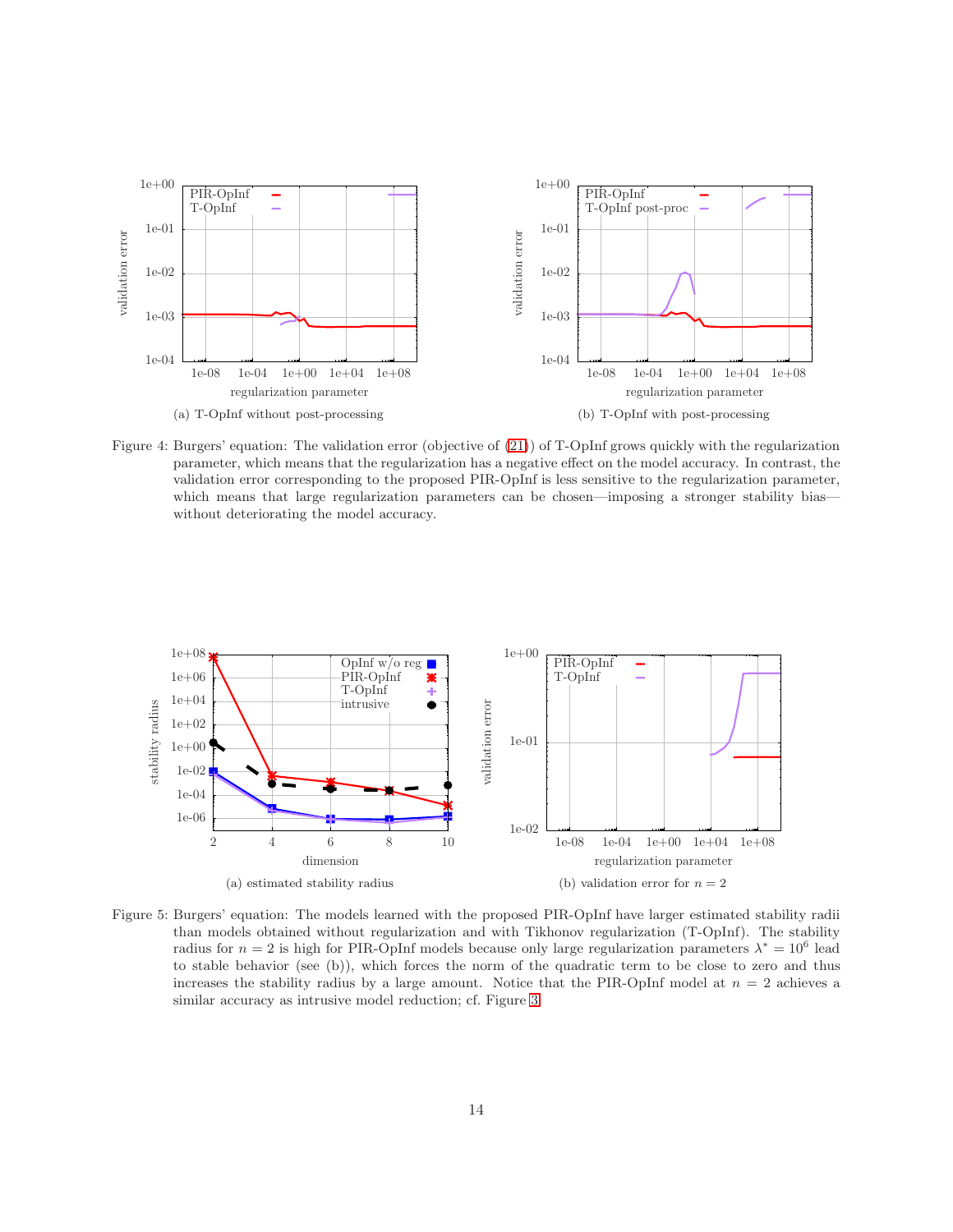<span id="page-14-0"></span>

Figure 6: Burgers' equation: Imposing symmetry and definiteness onto the linear operator with the proposed SPIR-OpInf [\(17\)](#page-6-3) leads to stable models in this experiment; however, the additional constraints lead to a lower accuracy than PIR-OpInf that include the proposed regularizer but no constraints on the linear operator (cf. Figure [3\)](#page-12-6).

<span id="page-14-1"></span>

Figure 7: Burgers' equation: Models learned with SPIR-OpInf have a larger estimated stability radius than models learned with Tikhonov regularization for dimensions  $n > 4$  in this example. The stability radius of the SPIR-OpInf model is similar to the stability radius of the T-OpInf model for  $n = 2$  because a small regularization parameter is chosen as shown in plot (b).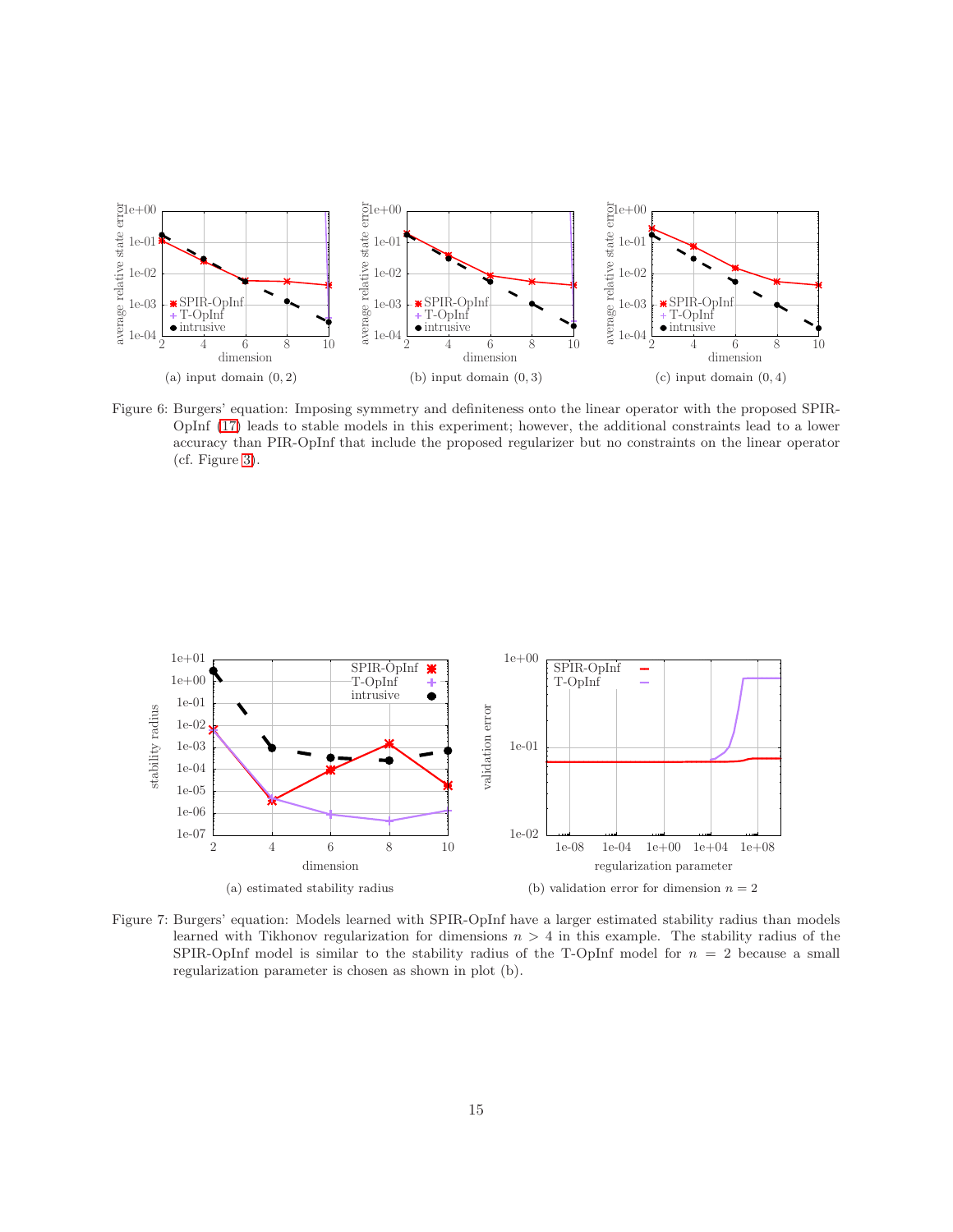<span id="page-15-1"></span>

<span id="page-15-2"></span>Figure 8: Reaction-diffusion problem: The PIR-OpInf model shows stable behavior in this experiment. In contrast to Tikhonov regularization (T-OpInf), the PIR-OpInf model achieves an accuracy close to intrusive model reduction even for larger  $n > 6$  dimensions. The estimated stability radius of the PIR-OpInf model is orders of magnitude higher than the stability radius of the T-OpInf model in this experiment.

which is the second-order Taylor approximation of the source term used in [\[40\]](#page-18-9), with  $a = 0.1, b = 2.7$  and  $c = 1.8$ . We discretize in space with a mesh width of  $h = 1/12$  and finite difference and in time with explicit Euler with time-step size  $\delta t = 10^{-2}$ . The dimension of the high-dimensional model is  $N = 144$ .

The training parameter set contains the  $M = 10$  equidistant points in the parameter domain  $D$ . To construct the reduced space, we take a single  $M_b = 1$  input trajectory for each training parameter, where the inputs are sampled uniformly in [0, 1]. The initial condition is zero. The corresponding trajectories  $X_1^b(\mu_1), \ldots, X_1^b(\mu_M)$  are used to construct a POD basis. For each of the M training parameters, we sample  $M_t = 10$  input trajectories with entries uniformly in [0,1]. The regularization parameters are selected via our selection procedure described in Section [4.2](#page-8-1) by sweeping over the 51 logarithmically equidistant points in [10<sup>-10</sup>, 10<sup>10</sup>], which is the same setup as in the previous experiments. We test models for  $M_{\text{test}} = 7$ test parameters that are equidistantly distributed in the parameter domain D. For every test parameter  $\mu_1^{\text{test}}, \ldots, \mu_{M_{\text{test}}}^{\text{test}},$  we generate a single input trajectory  $U^{\text{test}},$  whose entries randomly selected via a uniform distribution in [0, 1], and initial condition  $x_0^{\text{test}} = 0$ . The test error is then

<span id="page-15-0"></span>
$$
e_{\text{test}} = \sum_{i=1}^{M_{\text{test}}} \frac{\|V\bar{X}^{\text{test}}(\mu_i^{\text{test}}) - X^{\text{test}}(\mu_i^{\text{test}})\|_F}{\|X^{\text{test}}(\mu_i^{\text{test}})\|_F},\tag{25}
$$

where  $\bar{X}^{\text{test}}(\mu_i^{\text{test}})$  is the predicted trajectory at parameter  $\mu_i^{\text{test}}$  by either the PIR-OpInf, T-OpInf, OpInf without regularization, or intrusive model reduction.

Figure [8a](#page-15-1) shows the test error [\(25\)](#page-15-0). The results indicate that OpInf without any regularization becomes unstable quickly. In contrast, T-OpInf and PIR-OpInf provide stable approximations. However, whereas the Tikhonov regularization in T-OpInf leads to a loss of accuracy at higher dimensions, the proposed physics-informed regularizer used by PIR-OpInf achieves errors that are comparable to intrusive model reduction. This is in agreement with the estimated stability radius shown in Figure [8b,](#page-15-2) where PIR-OpInf achieves an orders of magnitude larger stability radius at higher dimensions  $n$  than T-OpInf and OpInf without regularization. Similar results are obtained with SPIR-OpInf, where symmetry and definiteness are imposed, as shown in Figure [9.](#page-16-5)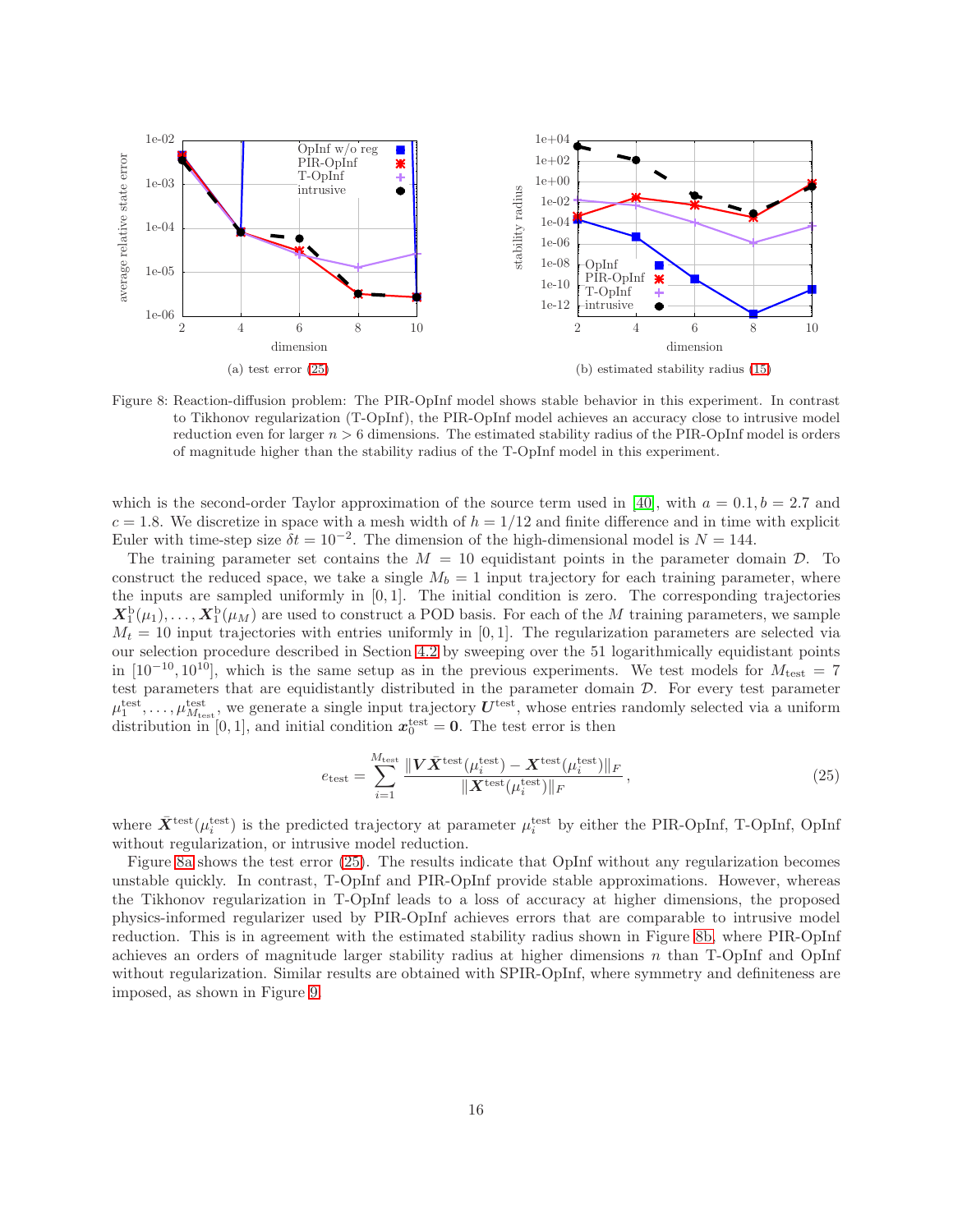<span id="page-16-5"></span>

Figure 9: Reaction-diffusion problem: Constraining the linear inferred operator to be symmetric and definite with SPIR-OpInf leads to models with comparable accuracy and stability radius as PIR-OpInf in this example.

# <span id="page-16-1"></span>6 Conclusions

Learning models from data is an ever more important task in science and engineering. It is increasingly recognized that physical insights need to be incorporate together with data to learn truly predictive models [16, [61\]](#page-20-0). In this spirit, we proposed a regularizer that explicitly leverages the quadratic model form, which in turn is imposed by the underlying physics, to penalize unstable models learned with operator inference. We also showed that additional physical insights in the form of structure of the linear dynamics can be imposed on the operator-inference models via constraints. In our experiments, operator inference with the proposed physics-informed regularizer and structure preservation outperforms operator inference without regularization and operator inference with Tikhonov regularization in terms of stability and accuracy. Thus, our results provide evidence of the importance of combining physical insights and data for deriving predictive models in science and engineering.

## Acknowledgements

The first and third author acknowledge partially supported by US Department of Energy, Office of Advanced Scientific Computing Research, Applied Mathematics Program (Program Manager Dr. Steven Lee), DOE Award DESC0019334, and by the National Science Foundation under Grant No. 1901091 and under Grant No. 1761068.

# <span id="page-16-4"></span>**References**

- [1] D. Amsallem and C. Farhat. Interpolation method for adapting reduced-order models and application to aeroelasticity. AIAA journal, 46(7):1803–1813, 2008.
- <span id="page-16-2"></span><span id="page-16-0"></span>[2] A. C. Antoulas. Approximation of large-scale dynamical systems. SIAM, 2005.
- [3] A. C. Antoulas and B. D. O. Anderson. On the scalar rational interpolation problem. IMA Journal of Mathematical Control and Information, 3(2-3):61–88, 1986.
- <span id="page-16-3"></span>[4] A. C. Antoulas, C. A. Beattie, and S. Gugercin. Interpolatory model reduction of large-scale dynamical systems. In Efficient modeling and control of large-scale systems, pages 3–58. Springer, 2010.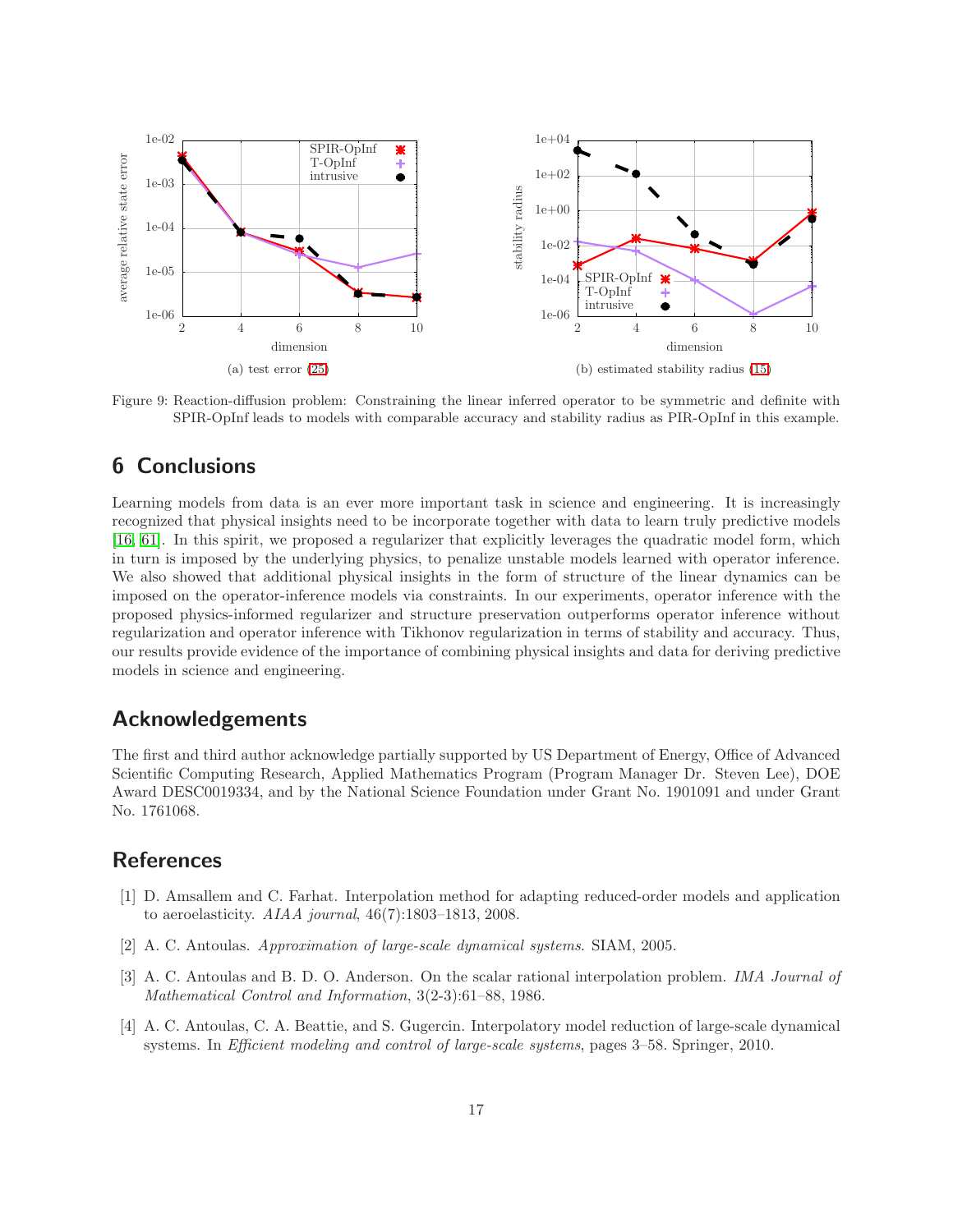- <span id="page-17-2"></span><span id="page-17-1"></span>[5] A. C. Antoulas, C. A. Beattie, and S. Gugercin. Interpolatory Methods for Model Reduction. SIAM, 2021.
- [6] A. C. Antoulas, I. V. Gosea, and A. C. Ionita. Model reduction of bilinear systems in the Loewner framework. SIAM Journal on Scientific Computing, 38(5):B889–B916, 2016.
- <span id="page-17-9"></span>[7] P. Benner and T. Breiten. Two-sided projection methods for nonlinear model order reduction. SIAM Journal on Scientific Computing, 37(2):B239–B260, 2015.
- <span id="page-17-7"></span>[8] P. Benner and P. Goyal. Interpolation-based model order reduction for polynomial systems. SIAM Journal on Scientific Computing, 43(1):A84–A108, 2021.
- [9] P. Benner, P. Goyal, B. Kramer, B. Peherstorfer, and K. Willcox. Operator inference for non-intrusive model reduction of systems with non-polynomial nonlinear terms. Computer Methods in Applied Mechanics and Engineering, 372:113433, 2020.
- <span id="page-17-11"></span>[10] P. Benner, S. Gugercin, and K. Willcox. A survey of projection-based model reduction methods for parametric dynamical systems. SIAM review, 57(4):483–531, 2015.
- <span id="page-17-13"></span><span id="page-17-6"></span>[11] M. Benosman, J. Borggaard, O. San, and B. Kramer. Learning-based robust stabilization for reducedorder models of 2d and 3d Boussinesq equations. Applied Mathematical Modelling, 49:162–181, 2017.
- <span id="page-17-4"></span>[12] S. Boyd and L. Vandenberghe. Convex Optimization. Cambridge Press, 2009.
- [13] S. L. Brunton, B. W. Brunton, J. L. Proctor, and J. N. Kutz. Koopman invariant subspaces and finite linear representations of nonlinear dynamical systems for control. PloS one, 11(2):e0150171, 2016.
- <span id="page-17-0"></span>[14] S. L. Brunton, J. L. Proctor, and J. N. Kutz. Discovering governing equations from data by sparse identification of nonlinear dynamical systems. Proceedings of the National Academy of Sciences, 113(15):3932– 3937, 2016.
- <span id="page-17-8"></span>[15] G. Chesi. Estimating the domain of attraction via union of continuous families of Lyapunov estimates. Systems & Control Letters, 56(4):326–333, 2007.
- [16] P. V. Coveney, E. R. Dougherty, and R. R. Highfield. Big data need big theory too. Philosophical Transactions of the Royal Society A: Mathematical, Physical and Engineering Sciences, 374(2080):20160153, 2016.
- <span id="page-17-14"></span>[17] J. Degroote, J. Vierendeels, and K. Willcox. Interpolation among reduced-order matrices to obtain parameterized models for design, optimization and probabilistic analysis. International Journal for Numerical Methods in Fluids, 63(2):207–230, 2010.
- [18] K. Duraisamy, G. Iaccarino, and H. Xiao. Turbulence modeling in the age of data. Annual Review of Fluid Mechanics, 51(1):357–377, 2019.
- <span id="page-17-5"></span>[19] N. B. Erichson, M. Muehlebach, and M. Mahoney. Physics-informed autoencoders for Lyapunov-stable fluid flow prediction. In Machine Learning and the Physical Sciences Workshop, Conference on Neural Information Processing Systems, pages 1–14, 2019.
- <span id="page-17-10"></span>[20] R. Genesio and A. Tesi. Stability analysis of quadratic systems. IFAC Proceedings Volumes, 22(3):195– 199, 1989.
- <span id="page-17-12"></span>[21] I. V. Gosea and A. C. Antoulas. Stability preserving post-processing methods applied in the Loewner framework. In 2016 IEEE 20th Workshop on Signal and Power Integrity (SPI), pages 1–4, 2016.
- <span id="page-17-3"></span>[22] I. V. Gosea and A. C. Antoulas. Data-driven model order reduction of quadratic-bilinear systems. Numerical Linear Algebra with Applications, 25(6):e2200, 2018.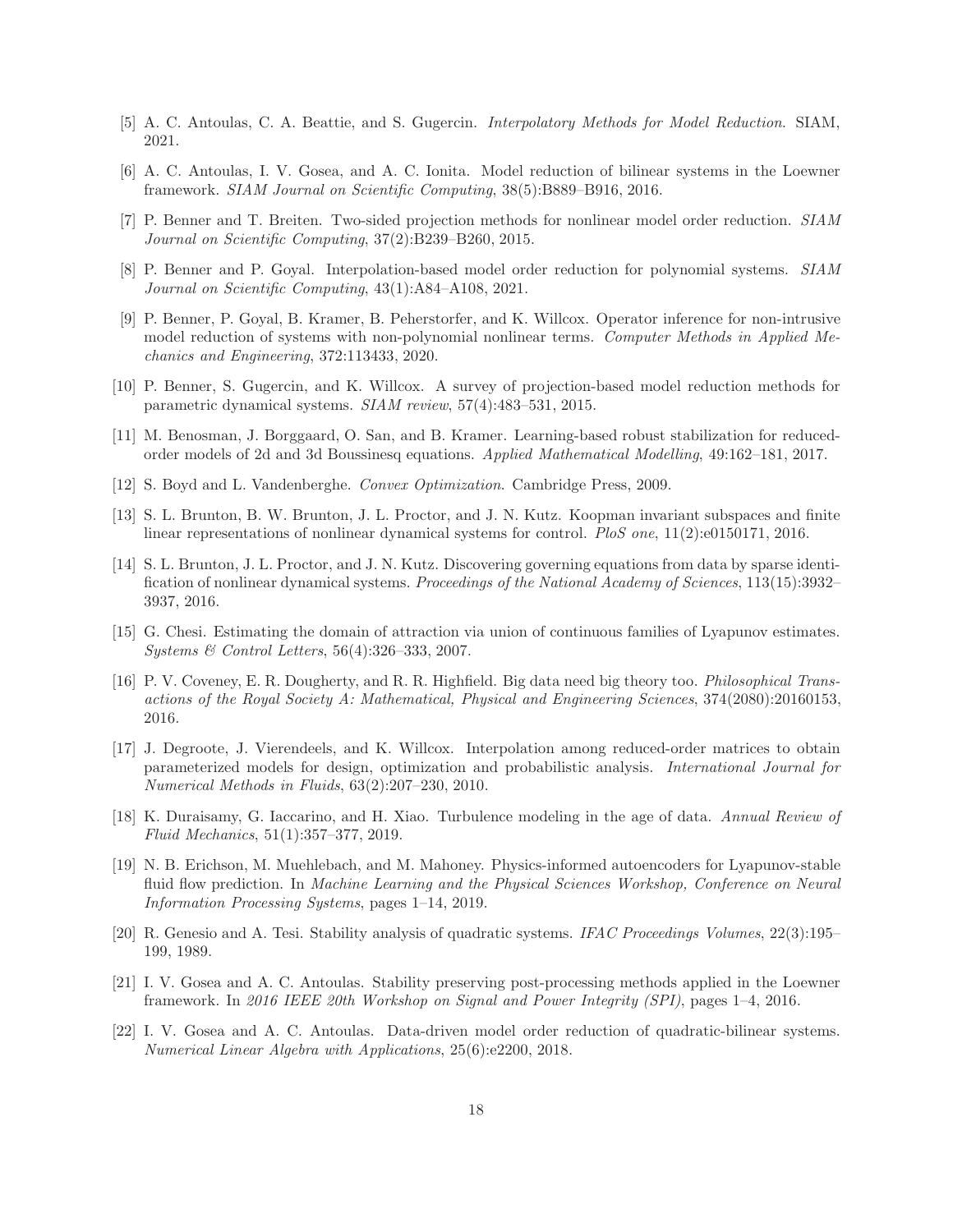- [23] I. V. Gosea, M. Petreczky, and A. C. Antoulas. Data-driven model order reduction of linear switched systems in the Loewner framework. SIAM Journal on Scientific Computing,  $40(2):B572-B610, 2018$ .
- <span id="page-18-13"></span><span id="page-18-2"></span>[24] N. J. Higham. Computing a nearest symmetric positive semidefinite matrix. Linear Algebra and its Applications, 103:103–118, 1988.
- [25] A. C. Ionita and A. C. Antoulas. Data-driven parametrized model reduction in the Loewner framework. SIAM Journal on Scientific Computing, 36(3):A984–A1007, 2014.
- <span id="page-18-14"></span>[26] I. Kalashnikova, B. van Bloemen Waanders, S. Arunajatesan, and M. Barone. Stabilization of projectionbased reduced order models for linear time-invariant systems via optimization-based eigenvalue reassignment. Computer Methods in Applied Mechanics and Engineering, 272:251–270, 2014.
- <span id="page-18-6"></span>[27] A. A. Kaptanoglu, J. L. Callaham, C. J. Hansen, A. Aravkin, and S. L. Brunton. Promoting global stability in data-driven models of quadratic nonlinear dynamics. arXiv, 2105(01843):1–29, 2021.
- <span id="page-18-11"></span><span id="page-18-3"></span>[28] D. S. Karachalios, I. V. Gosea, and A. C. Antoulas. On bilinear time domain identification and reduction in the Loewner framework. arXiv, 2003.08711:1–27, 2020.
- <span id="page-18-4"></span>[29] B. Kramer. Stability domains for quadratic-bilinear reduced-order models. SIAM Journal on Applied Dynamical Systems, 20(2):981–996, 2021.
- [30] J. N. Kutz, S. L. Brunton, B. W. Brunton, and J. L. Proctor. Dynamic mode decomposition: data-driven modeling of complex systems. SIAM, 2016.
- <span id="page-18-12"></span>[31] Z. Lin. Riemannian geometry of symmetric positive definite matrices via Cholesky decomposition. SIAM Journal on Matrix Analysis and Applications, 40(4):1353–1370, 2019.
- <span id="page-18-7"></span><span id="page-18-0"></span>[32] L. Ljung. System identification. Prentice Hall, 1987.
- [33] R. Maulik and O. San. A neural network approach for the blind deconvolution of turbulent flows. Journal of Fluid Mechanics, 831:151–181, 2017.
- <span id="page-18-8"></span>[34] R. Maulik, O. San, A. Rasheed, and P. Vedula. Subgrid modelling for two-dimensional turbulence using neural networks. Journal of Fluid Mechanics, 858:122–144, 2019.
- <span id="page-18-1"></span>[35] A. J. Mayo and A. C. Antoulas. A framework for the solution of the generalized realization problem. Linear algebra and its applications, 425(2-3):634–662, 2007.
- <span id="page-18-10"></span>[36] S. A. McQuarrie, C. Huang, and K. Willcox. Data-driven reduced-order models via regularised operator inference for a single-injector combustion process. Journal of the Royal Society of New Zealand, 51(2):194–211, 2021.
- <span id="page-18-5"></span>[37] I. Mezić. Spectral properties of dynamical systems, model reduction and decompositions. Nonlinear Dynamics, 41(1-3):309–325, 2005.
- [38] R. E. Morrison, T. A. Oliver, and R. D. Moser. Representing model inadequacy: A stochastic operator approach. SIAM/ASA Journal on Uncertainty Quantification, 6(2):457–496, 2018.
- [39] S. Pan and K. Duraisamy. Data-driven discovery of closure models. SIAM Journal on Applied Dynamical Systems, 17(4):2381–2413, 2018.
- <span id="page-18-9"></span>[40] B. Peherstorfer. Sampling low-dimensional Markovian dynamics for pre-asymptotically recovering reduced models from data with operator inference. SIAM Journal on Scientific Computing, 42:A3489– A3515, 2020.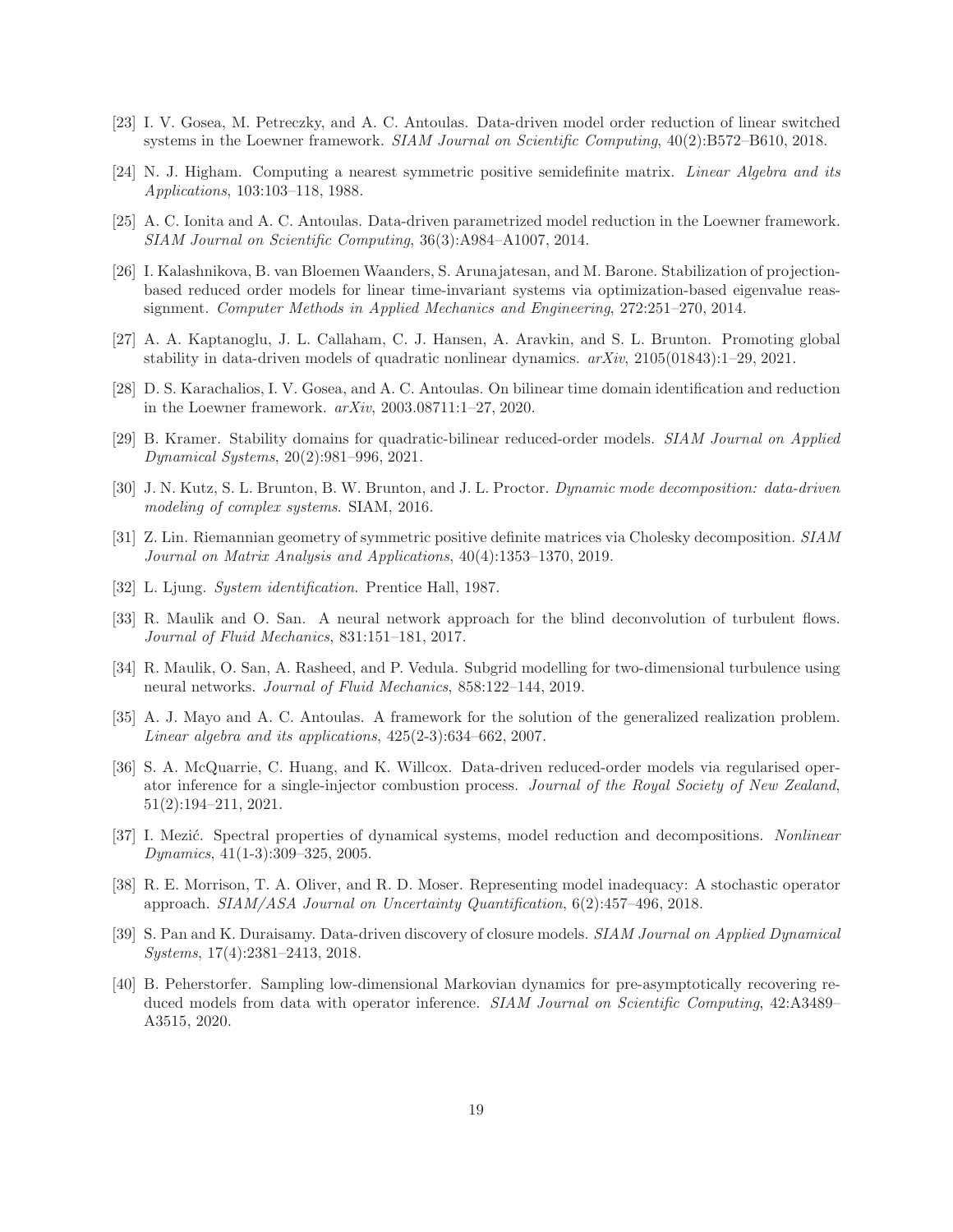- <span id="page-19-9"></span><span id="page-19-5"></span>[41] B. Peherstorfer, S. Gugercin, and K. Willcox. Data-driven reduced model construction with time-domain Loewner models. SIAM Journal on Scientific Computing, 39(5):A2152–A2178, 2017.
- [42] B. Peherstorfer and K. Willcox. Data-driven operator inference for nonintrusive projection-based model reduction. Computer Methods in Applied Mechanics and Engineering, 306:196–215, 2016.
- <span id="page-19-11"></span><span id="page-19-10"></span>[43] E. Qian. A scientific machine learning approach to learning reduced models for nonlinear partial differential equations. PhD thesis, Massachusetts Institute of Technology, 2021.
- <span id="page-19-2"></span>[44] E. Qian, B. Kramer, A. Marques, and K. Willcox. Transform & learn: A data-driven approach to nonlinear model reduction. In AIAA Aviation 2019 Forum, pages 1–11. AIAA, 2019.
- <span id="page-19-1"></span>[45] E. Qian, B. Kramer, B. Peherstorfer, and K. Willcox. Lift & learn: Physics-informed machine learning for large-scale nonlinear dynamical systems. Physica D: Nonlinear Phenomena, 406:132401, 2020.
- [46] M. Raissi, P. Perdikaris, and G. E. Karniadakis. Physics-informed neural networks: A deep learning framework for solving forward and inverse problems involving nonlinear partial differential equations. Journal of Computational Physics, 378:686–707, 2019.
- <span id="page-19-13"></span><span id="page-19-7"></span>[47] C. W. Rowley, I. Mezic, S. Bagheri, P. Schlatter, and D. S. Henningson. Spectral analysis of nonlinear flows. *Journal of Fluid Mechanics*, 641:115-127, 2009.
- [48] G. Rozza, D. B. P. Huynh, and A. T. Patera. Reduced basis approximation and a posteriori error estimation for affinely parametrized elliptic coercive partial differential equations. Archives of Computational Methods in Engineering, 15(3):1, 2007.
- [49] H. Schaeffer. Learning partial differential equations via data discovery and sparse optimization. Proceedings of the Royal Society A: Mathematical, Physical and Engineering Sciences, 473(2197):20160446, 2017.
- <span id="page-19-8"></span>[50] H. Schaeffer, R. Caflisch, C. D. Hauck, and S. Osher. Sparse dynamics for partial differential equations. Proceedings of the National Academy of Sciences, 110(17):6634–6639, 2013.
- <span id="page-19-6"></span>[51] P. J. Schmid. Dynamic mode decomposition of numerical and experimental data. Journal of fluid mechanics, 656:5–28, 2010.
- <span id="page-19-4"></span>[52] P. Schulze and B. Unger. Data-driven interpolation of dynamical systems with delay. Systems & Control Letters, 97:125–131, 2016.
- <span id="page-19-3"></span>[53] P. Schulze, B. Unger, C. Beattie, and S. Gugercin. Data-driven structured realization. Linear Algebra and its Applications, 537:250–286, 2018.
- [54] R. Swischuk, B. Kramer, C. Huang, and K. Willcox. Learning physics-based reduced-order models for a single-injector combustion process. AIAA Journal, 58(6):2658–2672, 2020.
- <span id="page-19-0"></span>[55] R. Swischuk, L. Mainini, B. Peherstorfer, and K. Willcox. Projection-based model reduction: Formulations for physics-based machine learning. Computers & Fluids, 179:704–717, 2019.
- <span id="page-19-12"></span>[56] A. Tesi, F. Villoresi, and R. Genesio. On stability domain estimation via a quadratic Lyapunov function: convexity and optimality properties for polynomial systems. In Proceedings of 1994 33rd IEEE Conference on Decision and Control, volume 2, pages 1907–1912, 1994.
- [57] B. D. Tracey, K. Duraisamy, and J. J. Alonso. A machine learning strategy to assist turbulence model development. In 53rd AIAA Aerospace Sciences Meeting, pages 1–15. AIAA, 2015.
- [58] G. Tran and R. Ward. Exact recovery of chaotic systems from highly corrupted data. Multiscale Modeling & Simulation, 15(3):1108–1129, 2017.